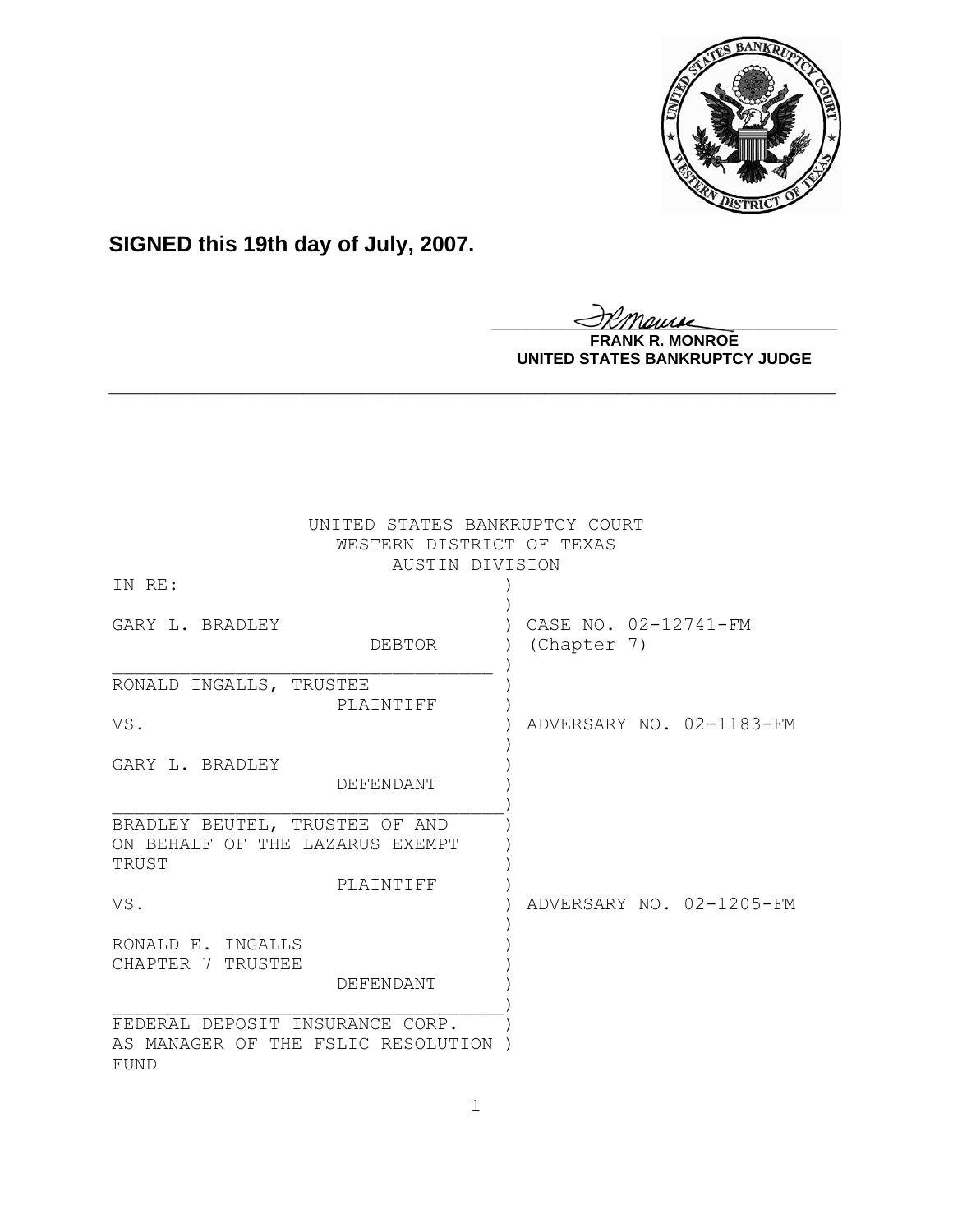| VS.             | PLAINTIFF | ) ADVERSARY NO. 03-1037-FM                           |
|-----------------|-----------|------------------------------------------------------|
| GARY L. BRADLEY | DEFENDANT | ) ALL CONSOLIDATED UNDER<br>ADVERSARY NO. 02-1183-FM |

## **MEMORANDUM OPINION**

The Court held a hearing on the First Amended Joint Motion of United States, Chapter 7 Trustee and FDIC ("Plaintiffs/Movants" herein) for Contempt Against Brad Beutel and/or Tommy Thompson and Request for Sanctions ("Sanctions Motion") on March 28, 2007. This is a core proceeding since the issue is whether, and to what extent, Brad Beutel and/or Tommy Thompson willingly violated injunctive orders of this Court entered in this adversary proceeding against either of them. The Sanctions Motion arises in a case under Title 11 and is a core proceeding under 28 U.S.C.  $$157(b)(1)$  and  $(2)$ . This Court has the jurisdiction to enter a final order herein under 28 U.S.C. §157(a) and (b), 28 U.S.C. §1334(a) and (b), 28 U.S.C. §151 and the Standing Order of Reference of all bankruptcy matters to this Court by the United States District Court for the Western District of Texas.

#### **Facts**

This Court held a trial on the merits in the above adversary proceeding on April 19, 2004, 343 docket entries into the case. On October 28, 2004, this Court entered its 145-page Memorandum Opinion and its Judgment resulting from the trial as docket entries #411 and #412 respectively. The Court's ruling in general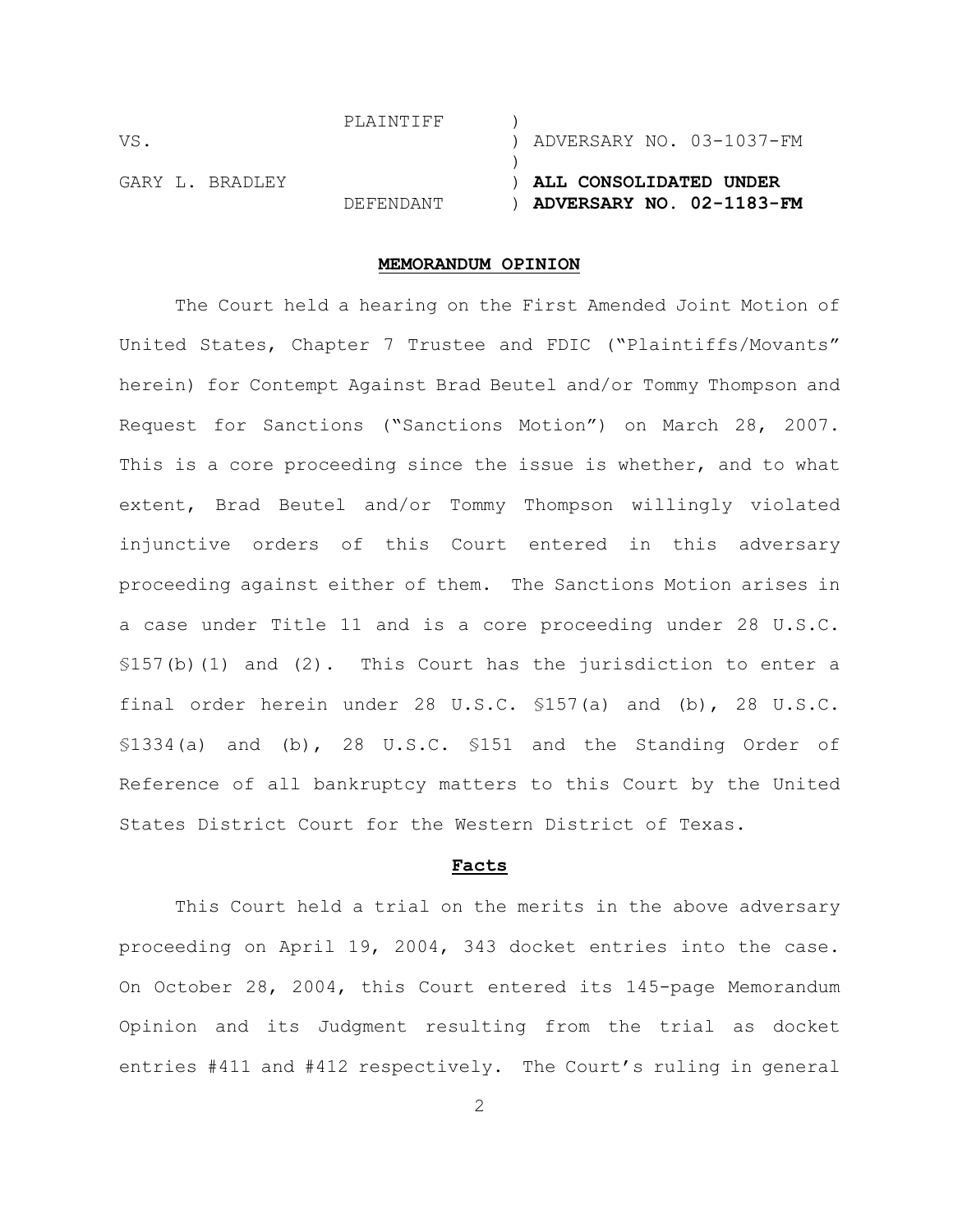can be summed up in the following statement, "For those of us looking in, this is an incredibly fraudulent scheme engaged in primarily by Gary Bradley, the Debtor, Gressett, the Debtor's business partner, and, with the Trust's formation, Bradley Beutel, the Trustee, as well, to hide the assets Bradley owned, to place them into the Trust when formed and to preserve them from the clutches of Bradley's creditors, the FDIC` and the IRS." *Memorandum Opinion* at page 139.

Throughout the pendency of this adversary proceeding, Plaintiffs did not trust the Defendants and were fearful that during the pendency of the case, Defendants would do whatever they could to strip assets out of the Trust. On November 5, 2003, the Trustee filed his Application for Equitable and/or Injunctive Relief ("Application") which accused Beutel of all manner of selfdealing out of the Trust and sought an order enjoining the same as well as requiring substantial reporting with regard to Trust assets, not only to Gary Bradley, but to Ingalls as the bankruptcy trustee as well. A hearing was held on January 7, 2004. The Order entered on January 12, 2004 granted the Trustee's Application in the following respect:

ORDERED that the Chapter 7 Trustee's Application for Equitable and/or Injunctive Relief be, and the same is hereby, granted as to Bradley Beutel as Trustee of the Lazarus Exempt Trust such that pending trial of the causes of action by and between Ronald Ingalls, Trustee, and Bradley Beutel, Trustee, and on behalf of the Lazarus Exempt Trust, that Bradley Beutel as Trustee of the Lazarus Exempt Trust be, and he is hereby, enjoined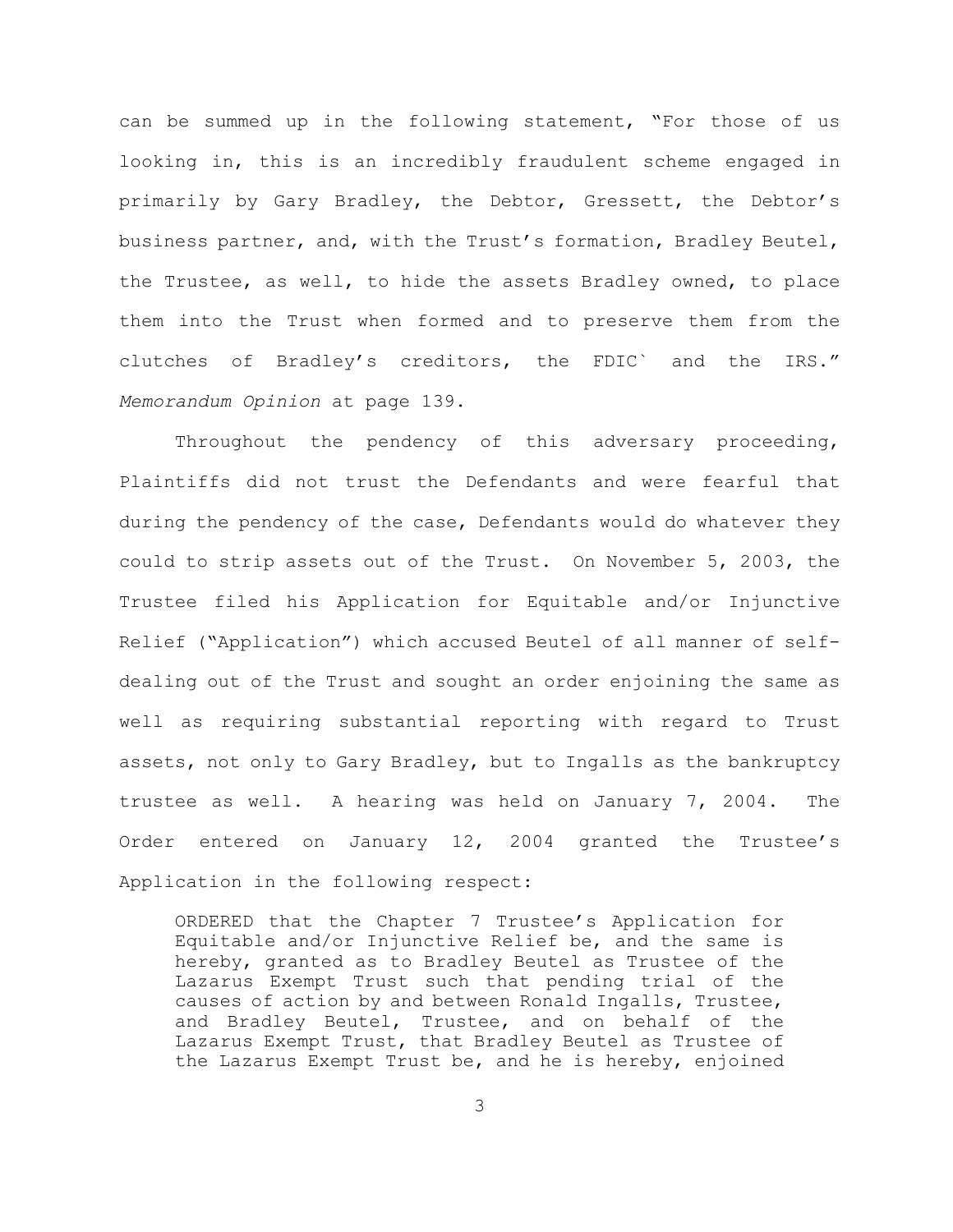from transferring property or money of the Trust to himself or to any entity either controlled by him or in which he owns an interest or to any entity represented by Donald W. Holcomb as announced on record by Mr. Holcomb at the commencement of the hearing of this Application. Notice in open Court of the issuance of this injunction on January 8, 2004 at the hearing attended by Mr. Holcomb is sufficient notice to all parties he represents; it is further

ORDERED that should Bradley Beutel, as Trustee of and on behalf of the Lazarus Exempt Trust, want relief from this injunction, he must file the appropriate pleadings showing the appropriate cause.

On February 18, 2004, Bradley Beutel filed a Motion to Approve Certain Transactions and Payments pursuant to the above cited Order seeking repayment of two loans he had personally made to Lazarus Investments, L.P. on April 27, 2003, one in the amount of \$100,000.00 and the other in the amount of \$200,000.00. Such Motion also sought payment of \$6,000.00 to Beutel Capital Management, L.L.C. as well as management fees allegedly owed by Phoenix Holdings, Ltd. to Beutel Capital Management in the amount of \$47,500.00 a month and reimbursement of some wage and payroll advances in the amount of \$7,493.68 that Beutel Capital Management had made for Lazarus Investments. The Plaintiff opposed that Motion and a hearing was held on March 10, 2004. Two Orders were entered. The Interim Order dated July 21, 2004 authorized the payment of \$6,000.00 to Beutel Capital Management and authorized the payment of management fees to Beutel Capital Management for the period of March 2004 and thereafter. Also on that date, the Court entered its Order authorizing the repayment to Mr. Beutel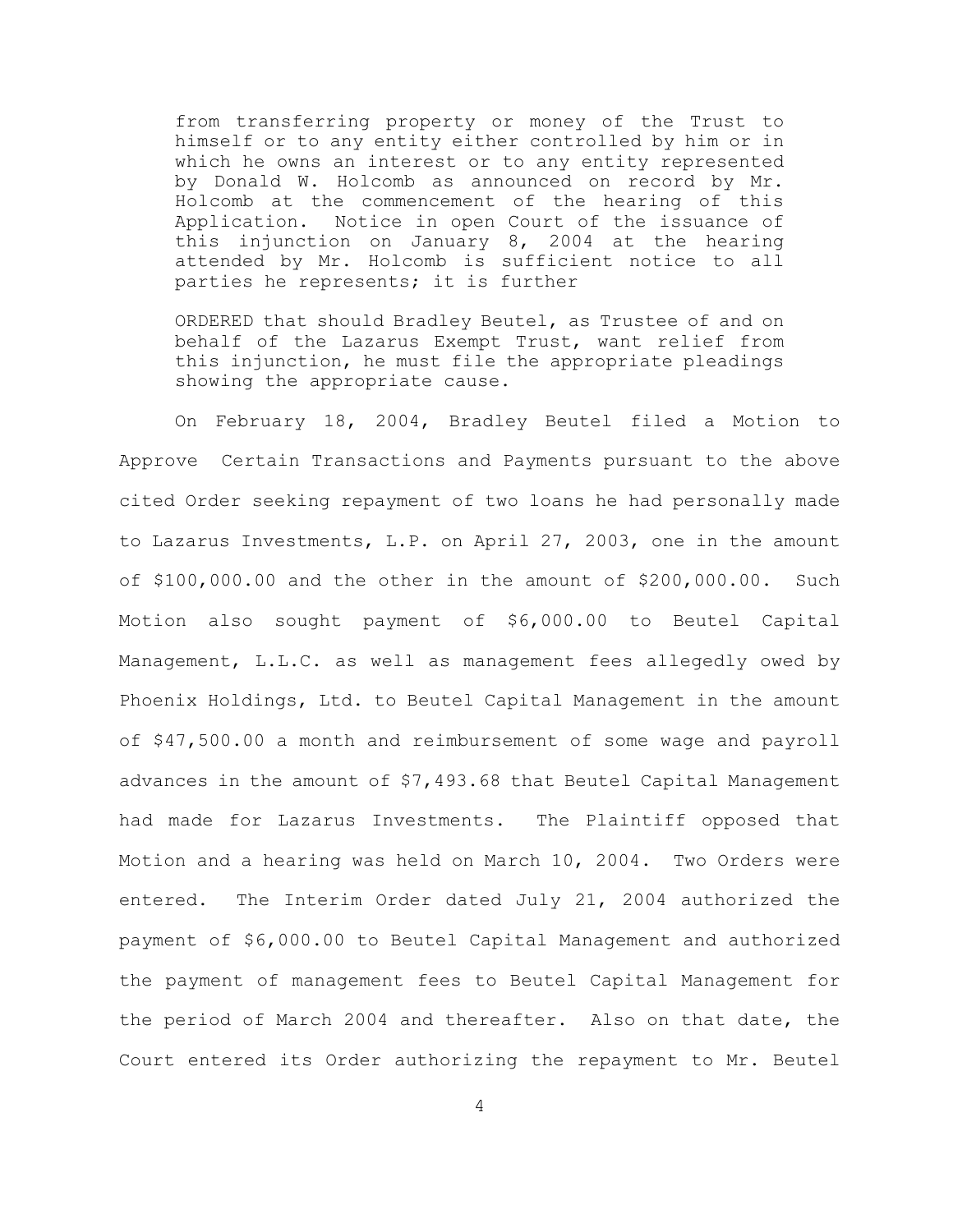individually of the \$100,000.00 and \$200,000.00 loans but only to the extent that funds remained from the original transaction for which the loans were made.

On July 30, 2004, Plaintiffs filed their Joint Motion to Maintain Status Quo Pending Final Ruling In Adversary Proceeding, or in the Alternative, to Extend the Court's Sua Sponte Temporary Injunction. In this pleading, Plaintiffs were fearful that Bradley Beutel as Trustee of the Lazarus Exempt Trust or other entities associated with him would sell, transfer, or otherwise alienate assets of the Trust pending final ruling of the adversary proceeding thereby defeating as a practical matter any potential recovery that the Plaintiffs might obtain as a result of the trial of the merits. A hearing was held on August 24, 2004 upon such Joint Motion. At that hearing it was disclosed by Mr. Beutel's counsel that there was an existing contract for sale of most of the real property owned by Phoenix Holdings, a Trust entity that the Court later in its Memorandum Opinion of October 28, 2004 determined to be a self-settled portion of the Trust and, therefore, property of Gary Bradley's bankruptcy estate. This disclosure was made at the end of the hearing and, to the Court's knowledge, was the first time it was ever disclosed to anyone outside the Trust. A review of the transcript of that hearing reflects that beginning at page 36, the Court voiced its concern that Beutel might cause Phoenix Holdings to sell some of its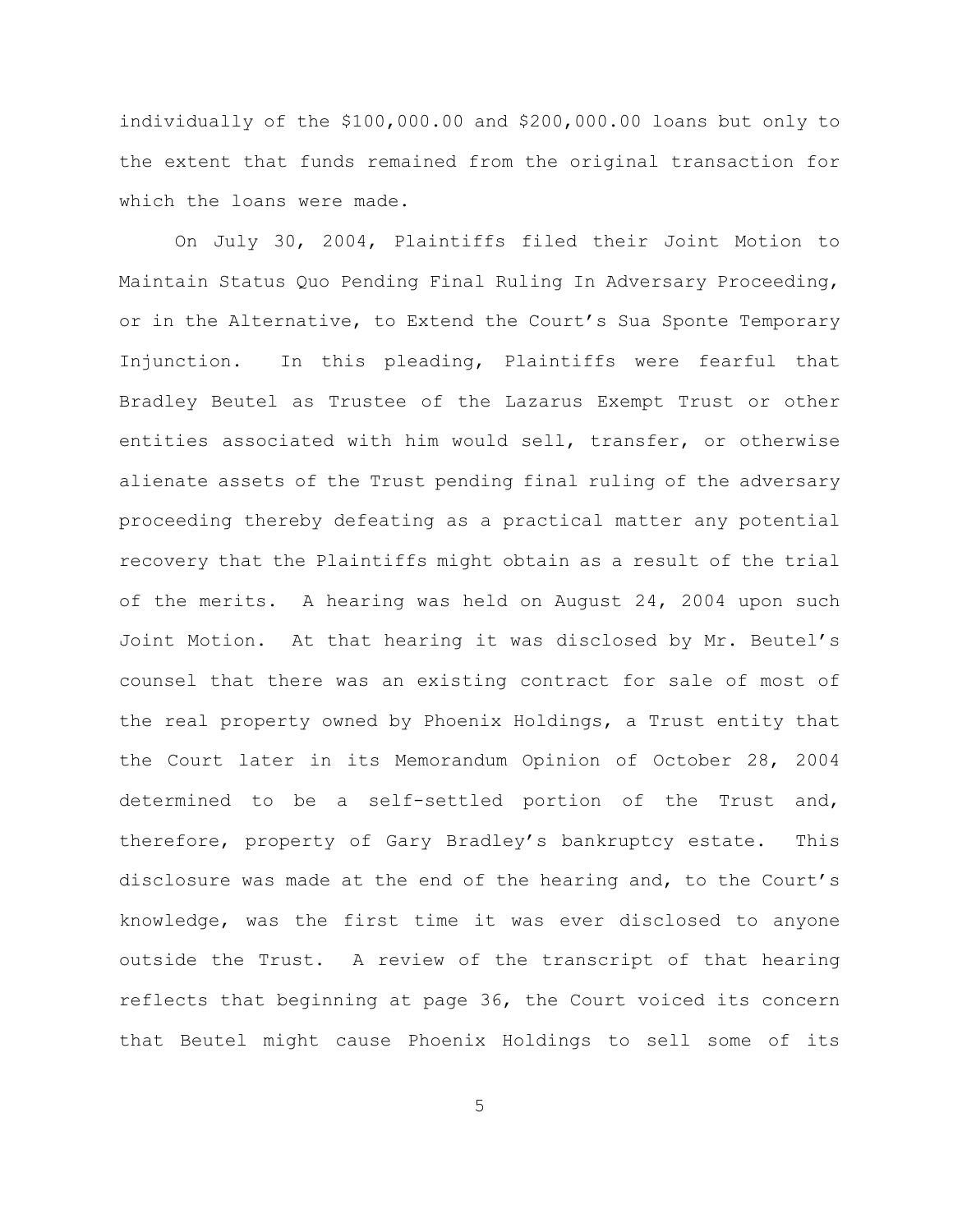properties, realize significant sums of cash over and above what was necessary to pay the debt against the property, and then disburse the remainder of the money throughout the Trust into various other entities making it hard if not impossible to trace thereby leaving the Plaintiffs without an effective remedy even if they were the victors in the lawsuit. So, at page 38 in the transcript, the Court ruled it was entering an injunction to

"Enjoin Mr. Beutel as trustee from disposing of any asset owned by any entity in which the trust owns at least 51 percent of the equity or which it controls except that the trustee may sell, through his control of any of those entities, any asset of those entities if the sale is for a fair value and at arm's length and provided further that the consideration therefore be maintained in that entity except for the payment of valid, non-insider claims of those entities and shall not be disbursed to other entities in which the trust owns an interest, to the trustee, to the beneficiary of the trust, to any entity represented by Mr. Holcomb ...or to Mr. Gressett or to any insider of such parties. That would include Mr. Bradley's sister ...".

It was only after the injunction was imposed that Mr. Beutel's lawyer disclosed the existence of the pending contract of sale of Phoenix Holdings' real estate.

In this context it cannot be seriously contended that a specific injunction against Mr. Beutel as Trustee of the Lazarus Exempt Trust was not issued orally on the record in very specific terms. Everyone in the courtroom understood that the Court had orally issued an injunction which the attorneys were then to put in written form. No one who was there, basically the same lawyers who are involved in prosecuting and/or defending the Sanctions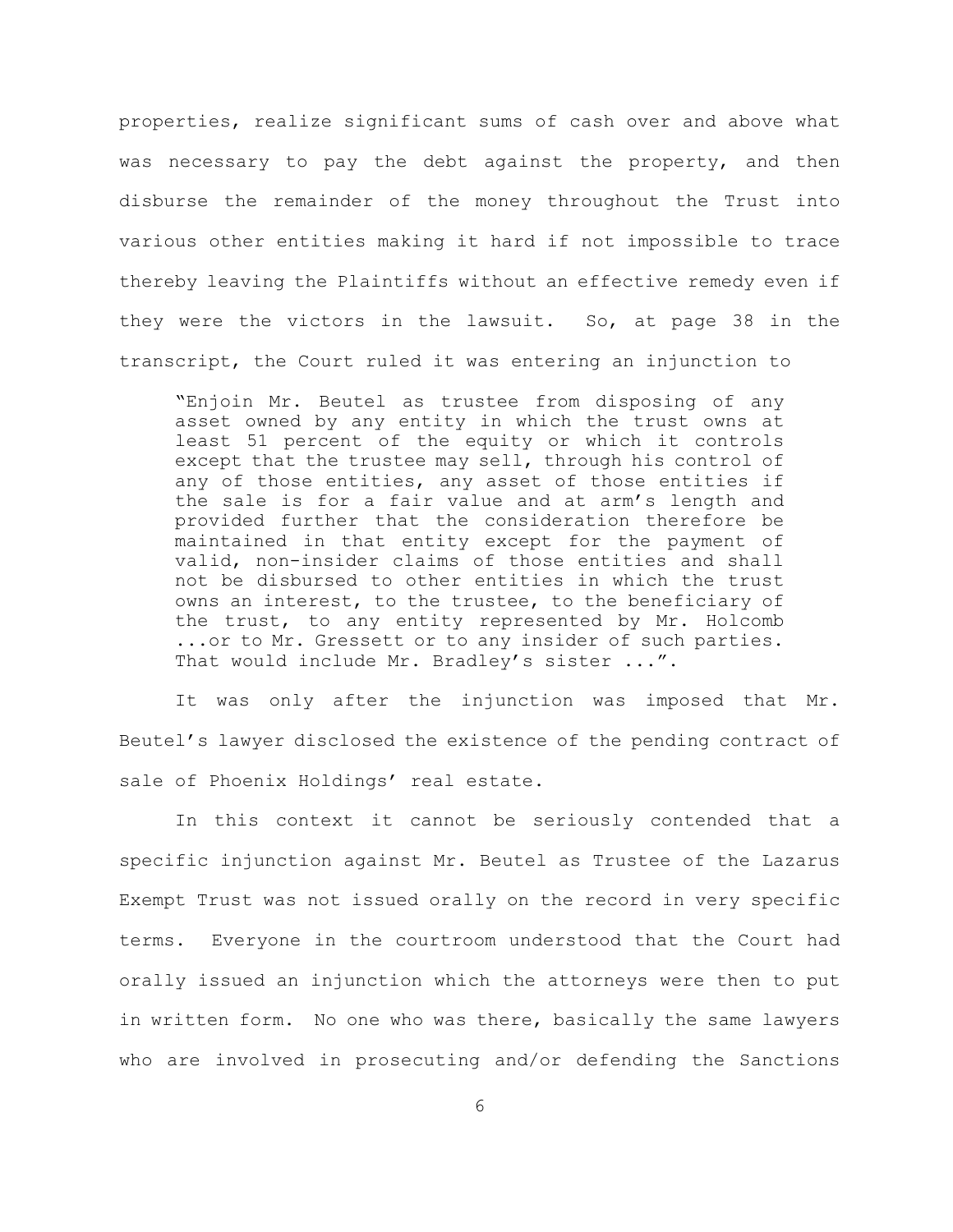Motion, should be allowed to take the position that the Court's ruling on August 24, 2004 was not intended to be effective immediately nor that Mr. Beutel was somehow exempt from the ruling because he chose not to attend the hearing. His lawyer was there and adequately represented his interest. Beutel claims his lawyer did not tell him the outcome of the hearing, he never called his lawyer to find out, and he did not become aware of the injunction until he got a copy of the written Order on September 27, 2004 [which was signed on September 20, 2004]. These statements Mr. Beutel made under oath while testifying at the hearing on the Sanctions Motion. The fact is that the pending sale of Phoenix Holdings' real estate was very important to Beutel and the Trust as they very much needed the money from the sale. He had been working on the sale for months. He knew his adversaries were asking this Court to issue an injunction that would interfere with the sale and his use of the proceeds to be derived therefrom, but he chose not to come to the hearing.

Additionally, on September 10, 2004, Mr. Beutel caused his counsel to file a Motion to Approve Certain Transactions and Payments ("September 10 Motion") in which Beutel made the following admission:

"1. As the Court is aware, Mr. Beutel is the trustee of the Lazarus Exempt Trust. This Court has previously entered orders requiring that, prior to any payments being made between related entities, Mr. Beutel should approach this Court for approval of such transactions."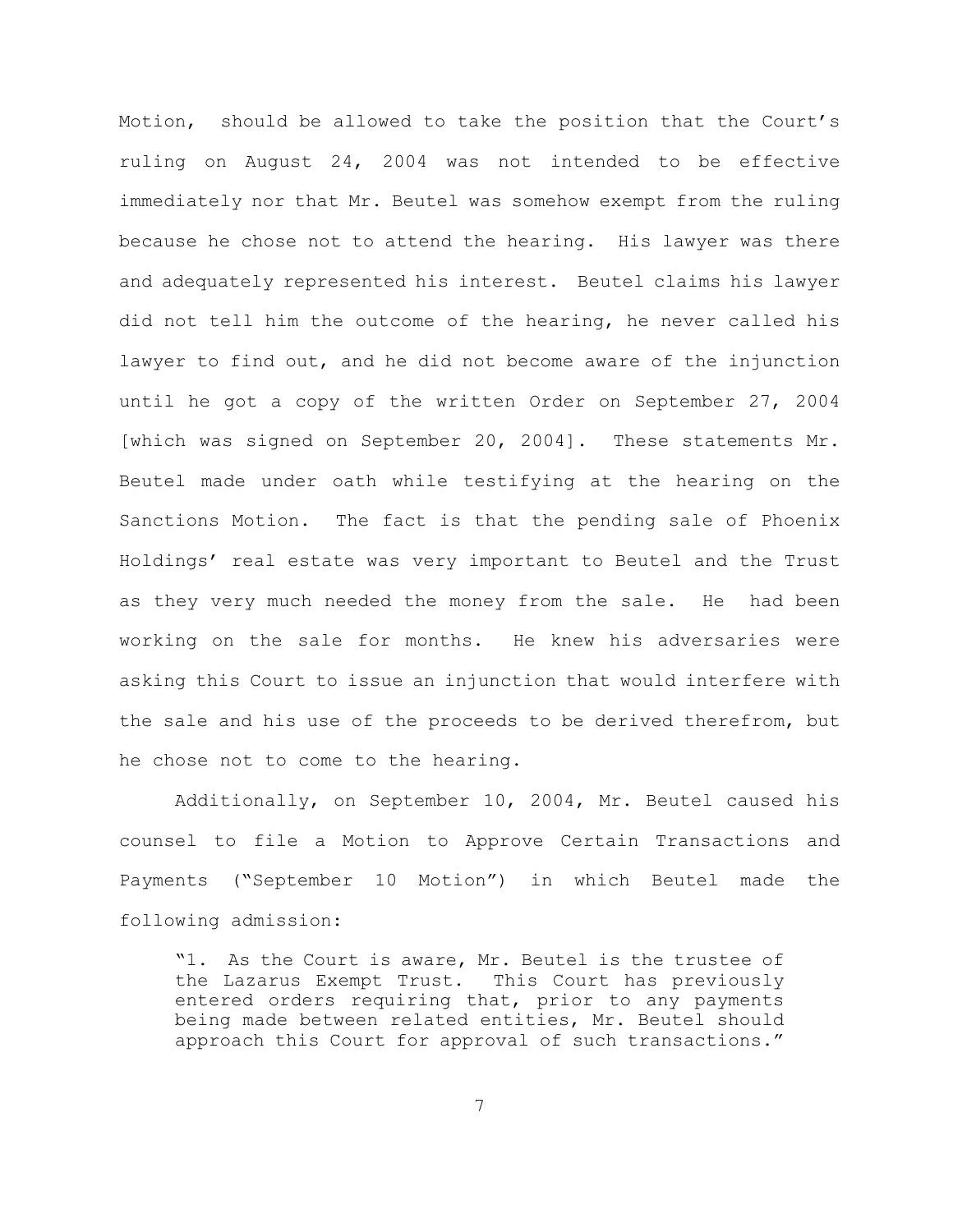The only Order that required Court approval prior to making payments between related entities was the injunction orally issued on the record on August 24, 2004 and documented by the written Order actually signed September 20, 2004. The January 12, 2004 injunction specifically allowed payments between related entities. The remainder of the September 10 Motion sought authority to disburse virtually 100 percent of the proceeds of the sale of the real estate received September 7, 2004. The September 10 Motion simply would not have been filed and the above admission contained therein would not have been made if Beutel knew nothing of this Court's injunction of August 24, 2004. There are only two conclusions that can be reached. Mr. Beutel's testimony on this point is either an error of memory or perjury. This Court does not believe Mr. Beutel's testimony that he knew nothing about the injunction until September 27, 2004 in any manner, shape or form. Mr. Beutel's attempt to use the "ostrich with his head stuck in the sand" defense is not only implausible, it is patently ridiculous. His testimony cannot be believed, and the Court no longer holds any faith in Mr. Beutel's ability or desire to be truthful. He is the epitome of the non-credible witness. And, it is obvious that he chose not to attend the August  $24<sup>th</sup>$  hearing so he would not have to testify about the pending sale.

The reason that the above analysis is important is because on September 7, 2004 Mr. Beutel closed the sale of real property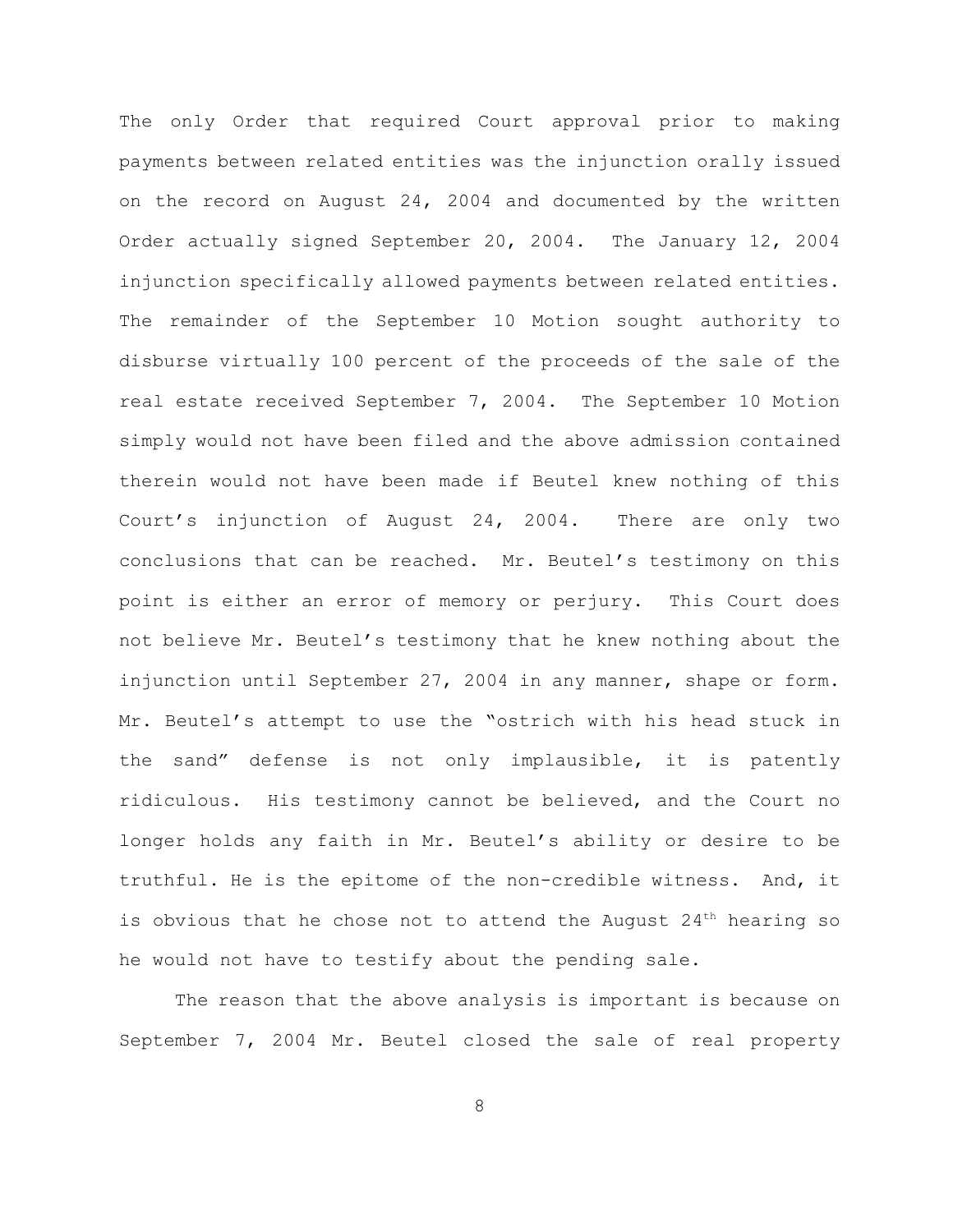owned by Phoenix Holdings that was first acknowledged by his counsel after the ruling which imposed the injunction against him at the August 24, 2004 hearing. Total consideration was \$22,070,959.00. Earnest money paid to Phoenix Holdings prior to August 24, 2004 totaled \$1,000,000.00. An additional \$500,000 of earnest money was received on August 31, 2004. The sale netted \$6,557,342.15 to Phoenix Holdings, Ltd. on September 7, 2004.

Movants claim that Beutel disbursed monies received from the sale of Phoenix Holdings' real estate in violation of this Court's Order Granting in Part and Denying in Part Chapter 7 Trustee's Application for Equitable or Injunctive Relief entered January 12, 2004 and the Order Extending and Modifying Interim Injunction signed September 20, 2004 which put in writing the oral injunction issued in open court on August 24, 2004 and extended the January 12, 2004 Order to ten days after entry by this Court of its Judgment in the adversary proceeding.  $1$ 

## **Controlling Law**

"It is firmly established that in a civil contempt proceeding, the parties seeking an order of contempt need only

 $1$ The Chapter 7 Trustee's Application for Equitable and/or Injunctive Relief filed November 5, 2003 was granted as to Bradley Beutel as Trustee for the Lazarus Exempt Trust "pending trial of the causes of action by and between Ron Ingalls, Trustee, and Bradley Beutel, Trustee and on behalf of the Lazarus Exempt Trust". Therefore, the January 12, 2004 Order expired by its own terms at the conclusion of the trial of the merits, approximately April 30, 2004. Accordingly, from April 30, 2004 until August 24, 2004, no injunction was in place.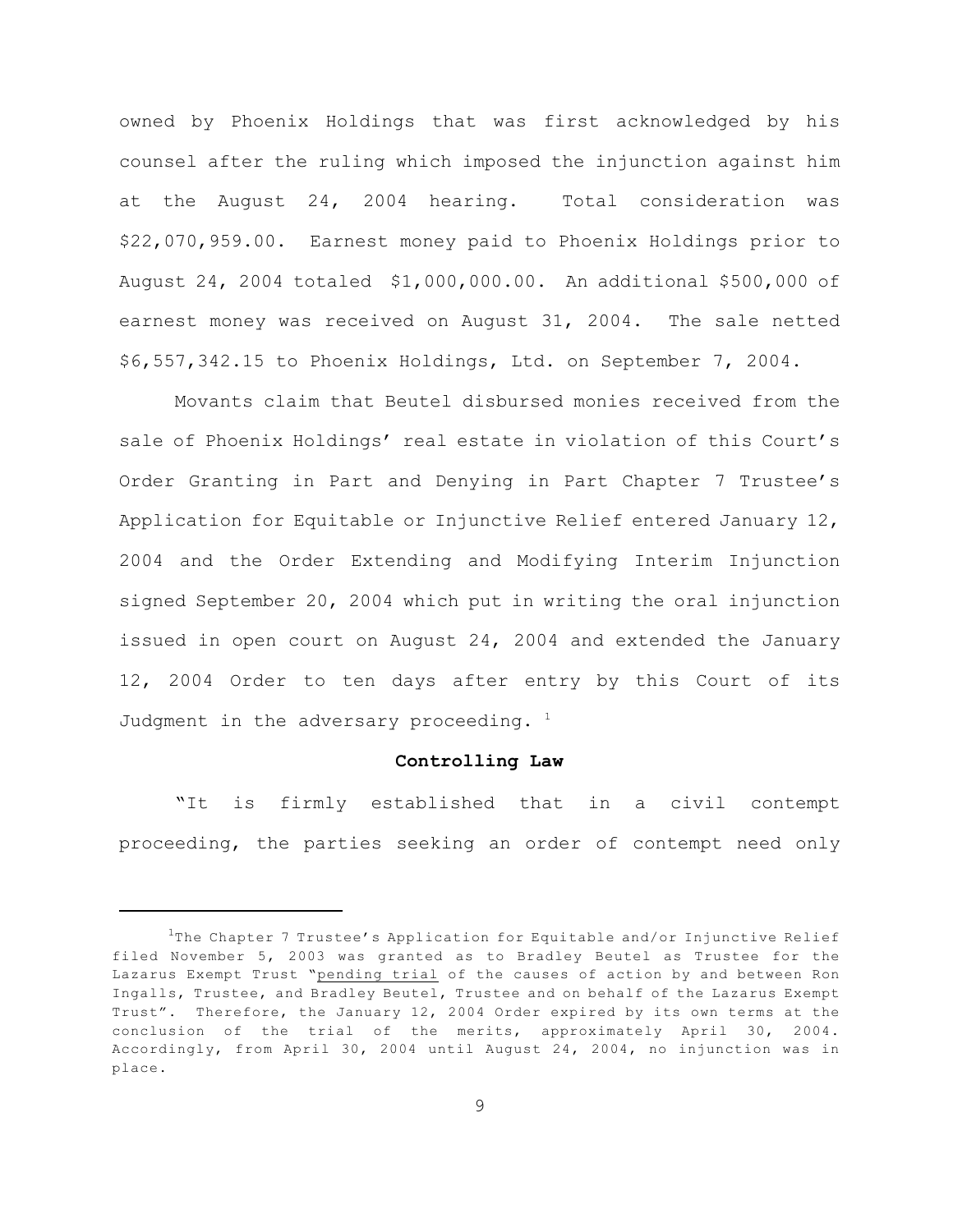establish by clear and convincing evidence: (1) that a court order was in effect; (2) that the order required certain conduct by the respondent; and (3) that the respondent failed to comply with the court's order." *Piggly Wiggly Clarksville, Inc., vs. Mrs. Baird's Bakeries,* 177 F.3d 380, 382 (5<sup>th</sup> Cir. 1999) (citing *F.D.I.C. v. LeGrand,* 43 F.3d 163, 170 (5<sup>th</sup> Cir. 1995) (citing *Martin v. Trinity Industries, Inc.,* 959 F.2d 45, 47 (5<sup>th</sup> Cir. 1992)).

"A party commits contempt when he violates a definite and specific order of the court requiring him to perform or refrain from performing a particular act or acts with knowledge of the court's order." *Travelhost, Inc. v. Blandford,* 68 F.3d 958, 961 (5<sup>th</sup> Cir. 1995) (quoting *Securities and Exchange Commission v. First Financial Group of Texas, Inc.,* 659 F.2d 660, 669 (5<sup>th</sup> Cir. 1981)).

"The judicial contempt power is a potent weapon which should not be used if the court's order upon which the contempt was founded is vague or ambiguous." *Martin,* 959 F.2d at 47 (quoting *Baddock v. Villard (Matter of Baum), 606 F.2d 592, 593 (5<sup>th</sup> Cir.* 1979)).

That being said, the issue at hand is the extent to which an oral injunction stated on the record in clear and unequivocal language can be enforced by contempt against action taken by the person to whom the injunction was directed with actual knowledge of said oral injunction and taken between the time the oral injunction was pronounced on the record and the entry of the said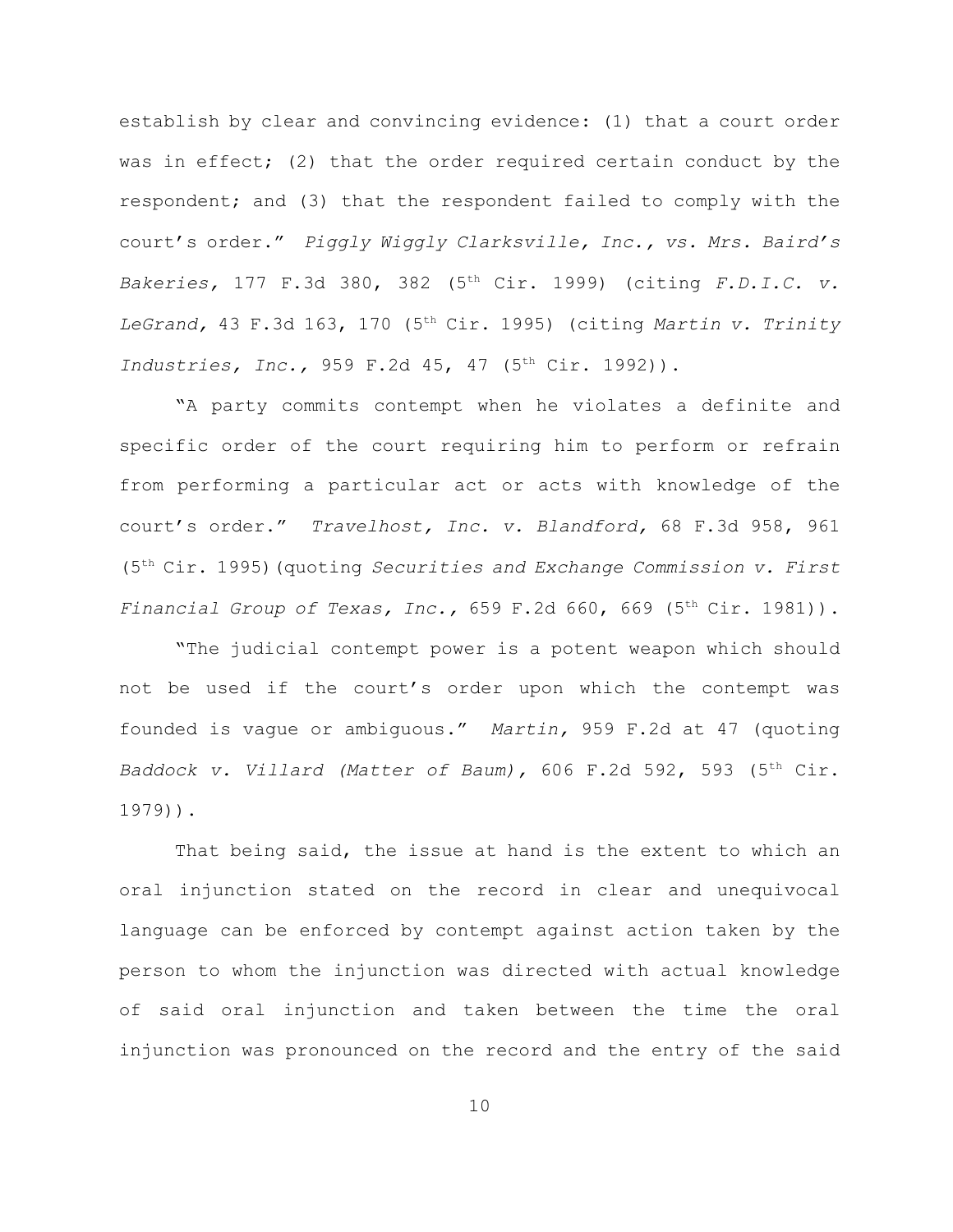injunction in written form.

The Court's research leads it to believe that the granting of civil contempt sanctions based on an oral order would be the exception and not the rule. Beutel cites the Court to *Bates v. Johnson*, 901 F.2d 1424 (7<sup>th</sup> Cir. 1990) in support of his proposition that this Court's oral injunction cannot be enforced by contempt against him. That case is factually far different from this case. In that case, the district court was considering the State of Illinois' decree to allow parental visits on a weekly basis with children that had been removed from their homes. The district court pronounced what appeared to be an oral injunction on more than one occasion. The State asked that the district court enter it in written form so that it could be appealed. However, the district judge failed to either hold a hearing or enter any further written order. The  $7<sup>th</sup>$  Circuit opined, "Like the state, we are puzzled by the district judge's unwillingness to put on paper what he said several times in court. Oral statements are not injunctions. A judge who proclaims 'I enjoin you' and does not follow up with an injunction has done nothing." (cites omitted). Unlike the district court in the *Bates* case, this Court made a specific injunction on the record that was clear and unambiguous and followed it up with a written Order.

Beutel also cites *Landmark Legal Foundation v. Environmental Protection Agency,* 272 F.Supp.2d 70 (D.D.C. 2003) which cited the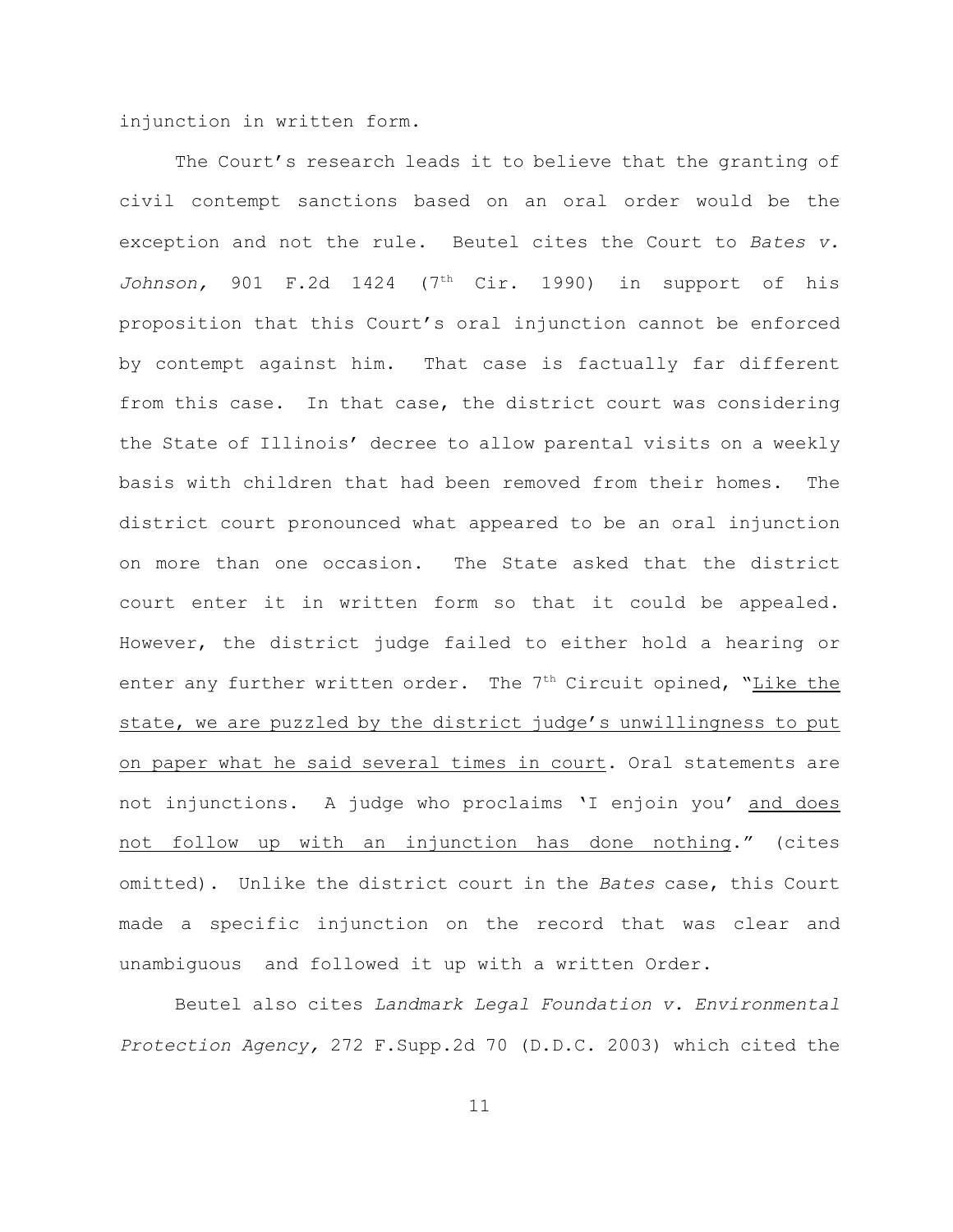*Bates* case favorably. However, the real reason the court ruled the way it did is found in this sentence, "Reliance on a nonattorney two-week employee to immediately grasp the significance of the court's statement and communicate the order to the entire EPA is a slender reed indeed." *Landmark Legal Foundation* at 80.

As with federal courts, the courts of the State of Texas have a strong policy against imprisoning people for disobeying an oral injunction although there are exceptions. Take *Ex parte Barnes,* 581 S.W. 2d 812, (Tex.Civ.App.-Ft. Worth 1979) where the court opined as follows: "An oral order of temporary injunction is just as effective as the signing of a written order. However, it is the well settled rule regarding contempt that the order or injunction which is violated must be clear and sufficiently specific to give the actor notice that he is to do or refrain from doing a given act. Therefore, it follows that an oral order of injunction to be enforceable by contempt must be just as clear and specific as a written order of an injunction." *Barnes* at 814. The Court of Civil Appeals in Waco opined the opposite. Citing the Texas Supreme Court case *Ex Parte Price,* 741 S.W. 2d 366 (Tex. 1987), the court opined that "violations of an oral order are not subject to constructive contempt punishment." *Ex Parte Waltrip*, 932 S.W. 2d 739, 741 (Tex. App.-Waco, 1996). The dissent in the *Waltrip* case stated, "I would further hold that when an unambiguous, specific oral order is preserved in the record, and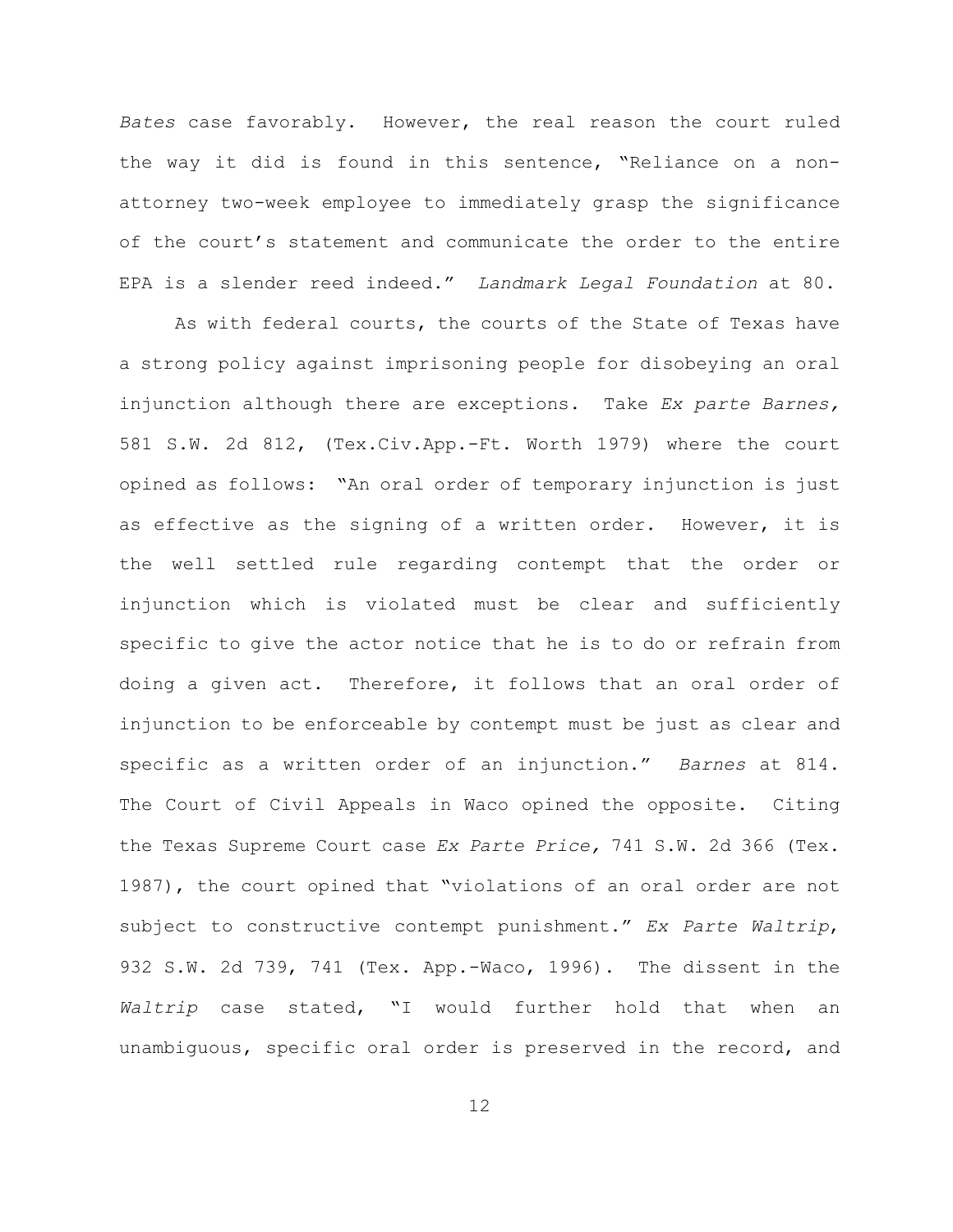the party charged with contempt had actual notice of the order, the court can enforce it by contempt proceedings for a reasonable time until a written order can be signed." *Ex Parte Waltrip* at 742.

So the question before the Court is whether Beutel as the representative of the Trust should be held in civil contempt of this Court's oral injunction placed on the record August 24, 2004 and such liability passed on vicariously to the current Trustee, Tommy Thompson, so that remaining Trust assets, if any, are liable for Mr. Beutel's contemptuous behavior as Trustee of the Lazarus Exempt Trust.

The answer of the Court is yes for the following reasons:

1. This is a civil contempt issue not a criminal contempt issue. No imprisonment is involved.

2. Beutel had actual knowledge of the Court's oral injunction stated on the record August 24, 2004.

3. The August 24, 2004 oral injunction was clear and specific.

4. It was only after the injunction was pronounced on the record that Beutel's counsel disclosed the existence of the pending sale.

5. The remainder of the hearing was devoted primarily to Beutel's counsel clarifying the exact extent of the injunction orally pronounced on the record; approximately one-quarter of the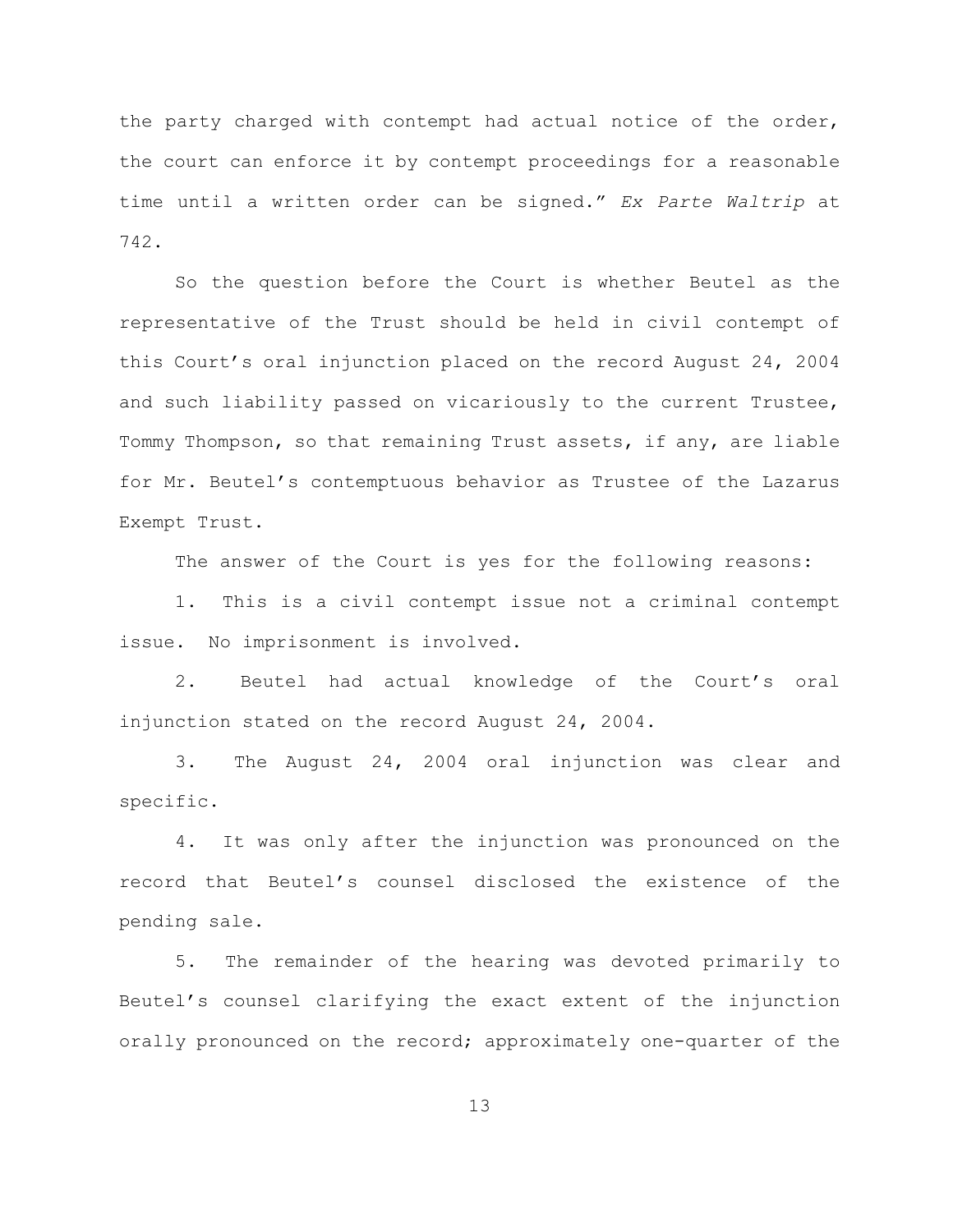total time of the hearing.

6. The sale in question had been Beutel's primary focus from the end of the trial on the merits–April 30, 2004–until the date of the injunction hearing.

7. Beutel did not come to the hearing–obviously so he could avoid being put on the stand and potentially have to testify about the pending sale.

8. The sale was of a great portion of real estate owned by the Trust through two of its entities and would result in substantial cash being generated which Beutel needed.

9. Beutel believed he was restrained by the oral injunction of August  $24^{th}$ . His September 10, 2004 Motion stated unequivocally the existence of this Court's injunction which required him to obtain this Court's approval before making payments to related entities. THE ONLY SUCH ORDER IN EXISTENCE AS OF THAT DATE WAS THE ORAL INJUNCTION OF AUGUST 24, 2004.

10. Beutel's counsel was to draft the written order. It was a relatively simple order. Yet it was not submitted to this Court for entry until September 20, 2004, approximately four weeks after the August 24, 2004 hearing and two weeks after Beutel's counsel filed the September 10, 2004 Motion to approve disbursements of the remaining sales proceeds. Why was the September 10 Motion filed if Beutel and his counsel did not believe the injunction was in place?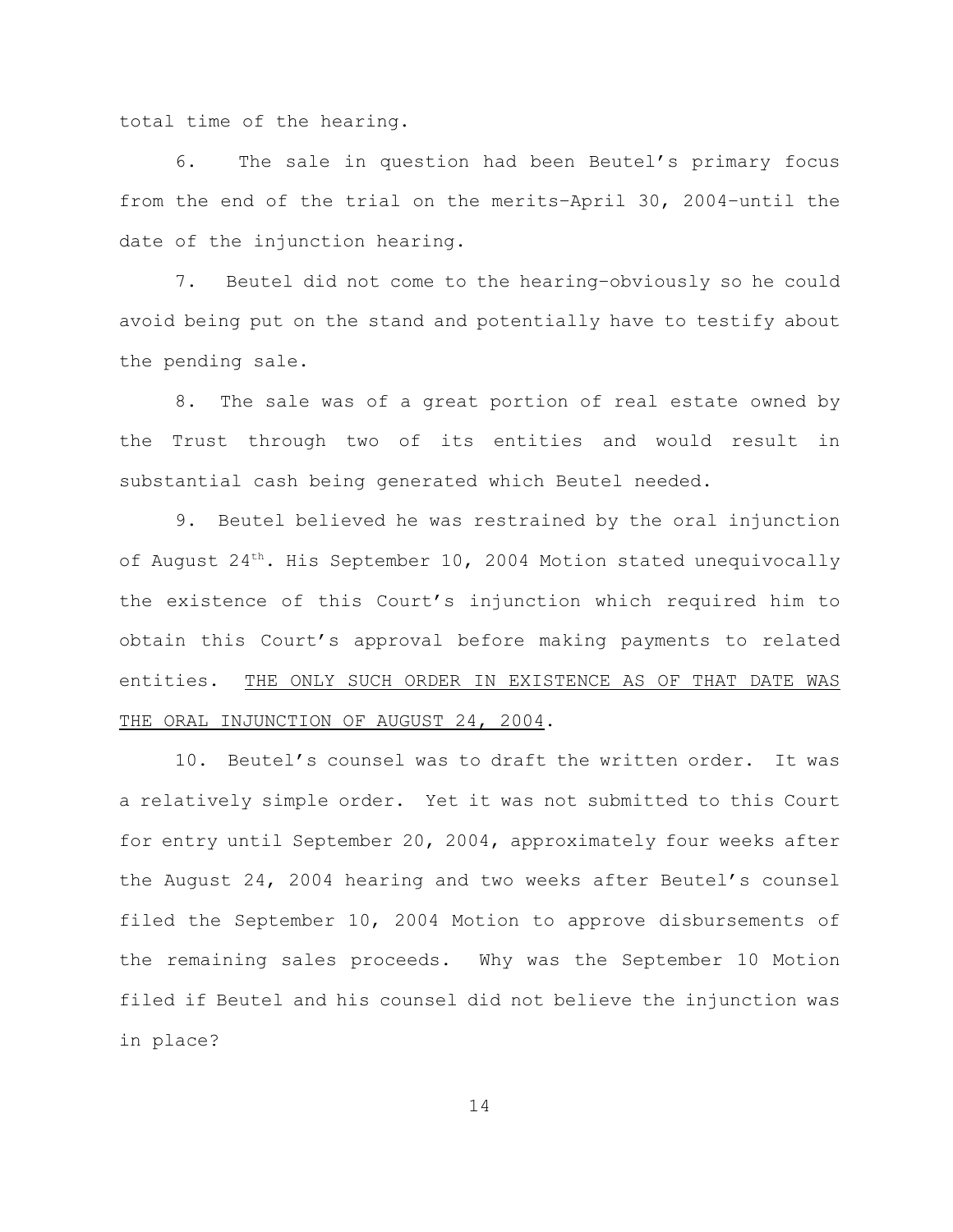11. The September 10, 2004 Motion to Approve Certain Transactions and Payments from the sales proceeds is a judicial admission as to the existence of the August 24, 2004 injunction and its validity. Otherwise, there would be no reason for counsel to have filed the Motion.

12. Beutel's wanton contemptuous behavior should neither be condoned nor encouraged.

13. Courts should be able to rely upon a party's counsel and their duty to the courts.

Exhibit G to the Sanctions Motion details twenty-nine disbursements by Beutel which Movants allege were from the proceeds from the sale of Phoenix Holdings' real estate in violation of this Court's injunction. The first twelve were made during the time period after the end of the trial on the merits on April 30, 2004 and before the August 24, 2004 injunction hearing. They were accordingly made when no injunction was in place. And, even if the January 12, 2004 Order could be viewed in effect, the disbursements made in items 1 through 12 were not made to Beutel or any of his family members or to any entity owned or controlled by Mr. Holcomb's clients.

Much of the testimony and argument at the trial of the Sanctions Motion centered upon whether or not Beutel had disbursed earnest money received from the buyers under the pending real estate sale in the amount of \$1.5 million in violation of this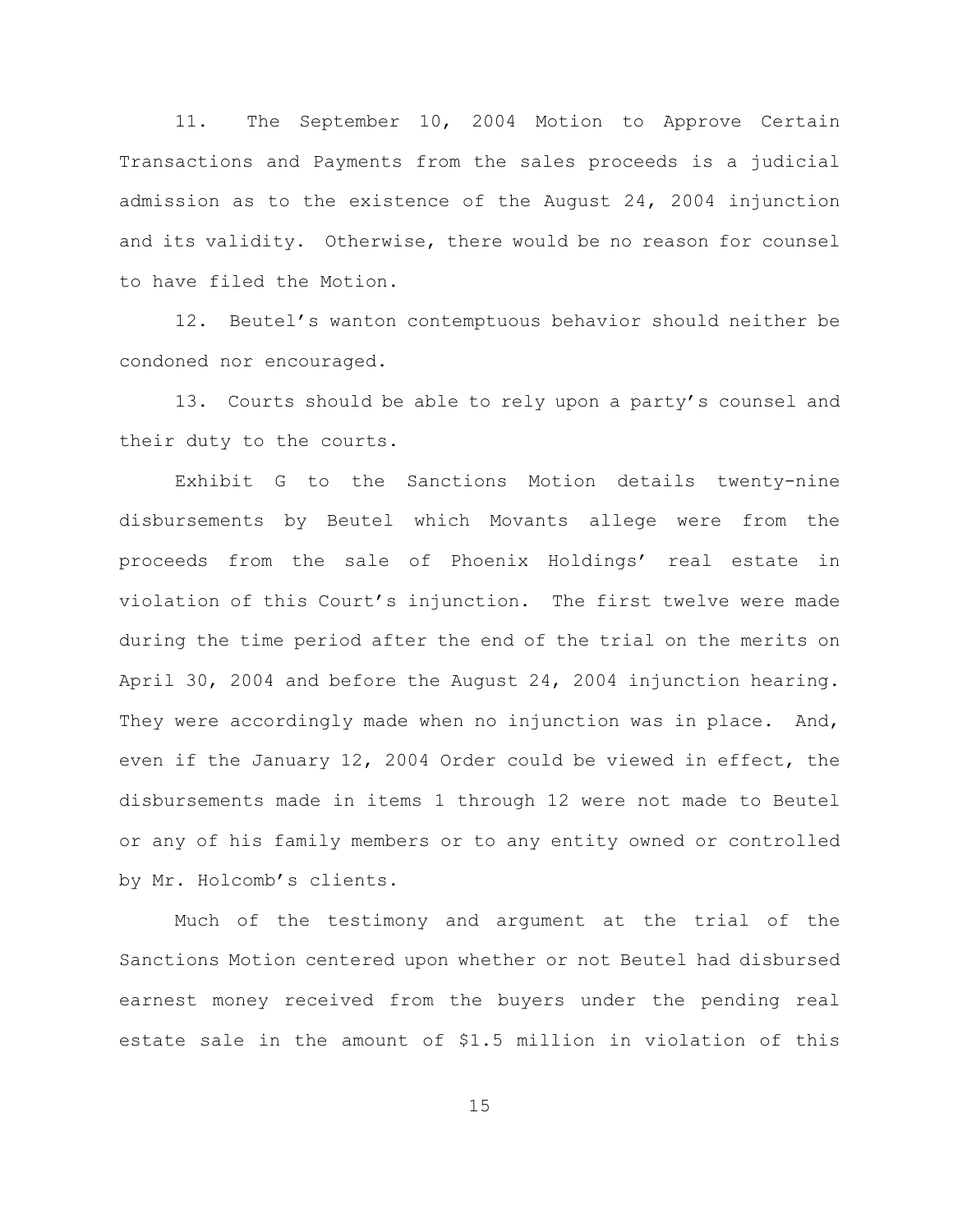Court's injunction. One of Beutel's defenses was that this was not earnest money that he was disbursing: it was "extension fees". However, the relevant documents in evidence do not have the words "extension fees" anywhere in them. This is simply another attempt by Beutel to mischaracterize the truth in the hope of being able to get away with something he should not have been doing in the first place. Although his actions in disbursing the earnest money received prior to August 24, 2007 did not violate any injunction of this Court, it was clearly an improper act since if the sale had not closed, Phoenix Holdings would not have been able to repay the proposed purchaser the earnest money. Beutel testified that the "earnest money/extension fees" were money that under the contract he was not restricted from expending. However, under the Real Estate Sales Contract originally executed on May 13, 2004, \$500,000.00 of the earnest money was to be deposited with the title company. Apparently, that occurred. Under the First Amendment to the Real Estate Contract, the title company was authorized to release that earnest money and the deposit became non-refundable in all events "except in the event Purchaser terminates the Contract due to (i) Seller's failure to close as is required under the Contract or (ii) the appearance of any new exception on a subsequent commitment that relates to any bankruptcy, litigation, or creditor's right issue or matter that Seller cannot cause to be removed as a title exception at or prior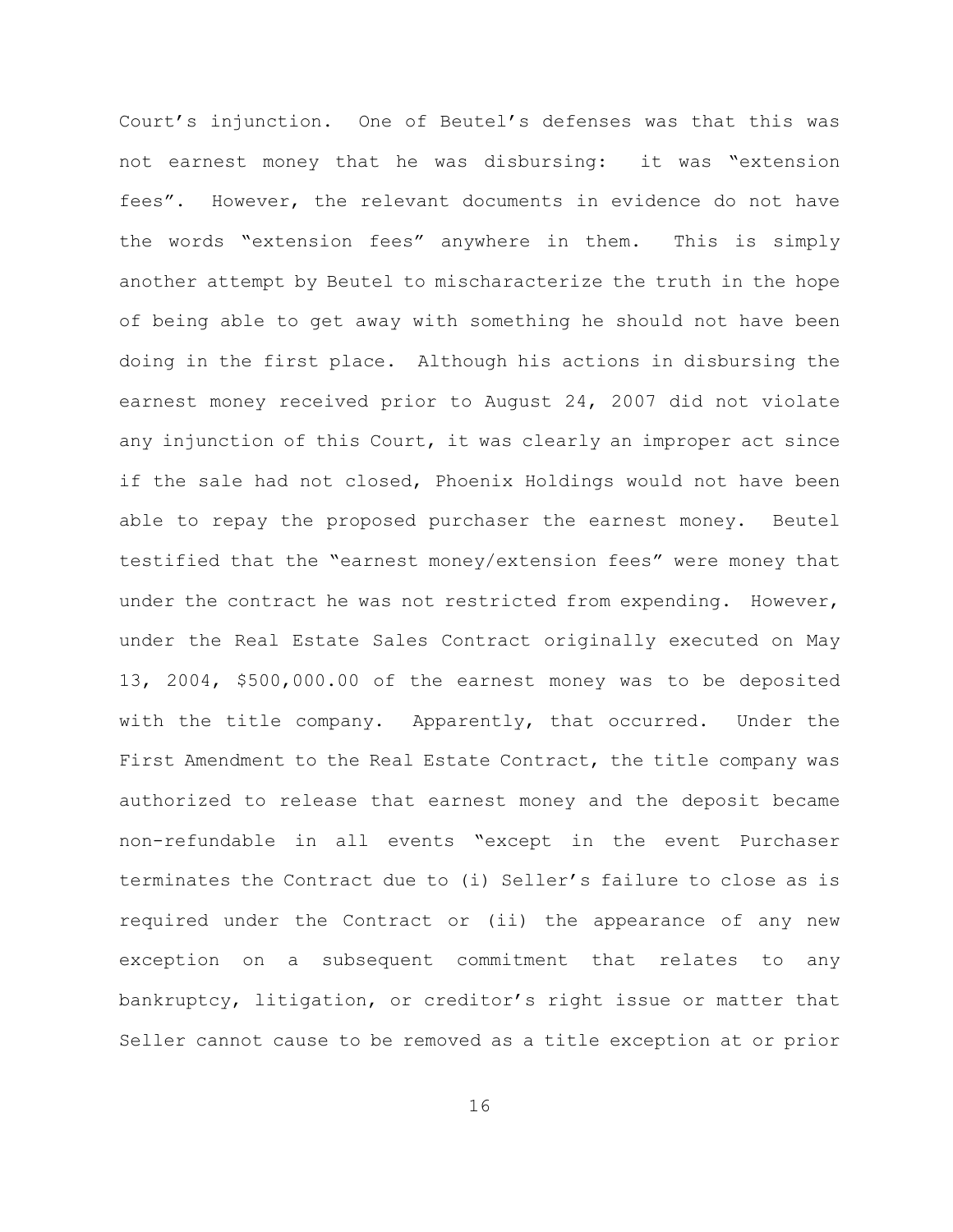to closing." Obviously under the First Amendment, Beutel's right to use the earnest money deposit was not completely unfettered as he maintains. Under the Second Amendment to Real Estate Sales Contract, the closing date was extended, but no additional earnest money was deposited. If the earnest money were truly an extension fee as Beutel maintains, one would wonder why there is no money paid with the extension under the Second Amendment. Under the Third Amendment to Real Estate Sales Contract, additional earnest money of \$500,000.00 was to be paid to the title company no later than August 18, 2004. This additional earnest money was to be applied against the purchase price unless it was not received by August 31, 2004. It was actually received by Phoenix Holdings and deposited on August 19, 2004. There is nothing in the Third Amendment that would give Beutel the right to use these monies without restriction. Additionally under the Third Amendment, there was an option payment of \$250,000.00 which, in fact, was non-refundable. The Fourth Amendment to Real Estate Sales Contract required an additional \$500,000.00 in earnest money to be delivered to the title company by August 31, 2004 and to be received by the Seller no later than September 3, 2004 or it would be retained without claim or liability to the Purchaser. If it was received by that date, it would be applied to the purchase price. It was, in fact, received by Phoenix Holdings on August 31, 2004. There is nothing in the Fourth Amendment that gives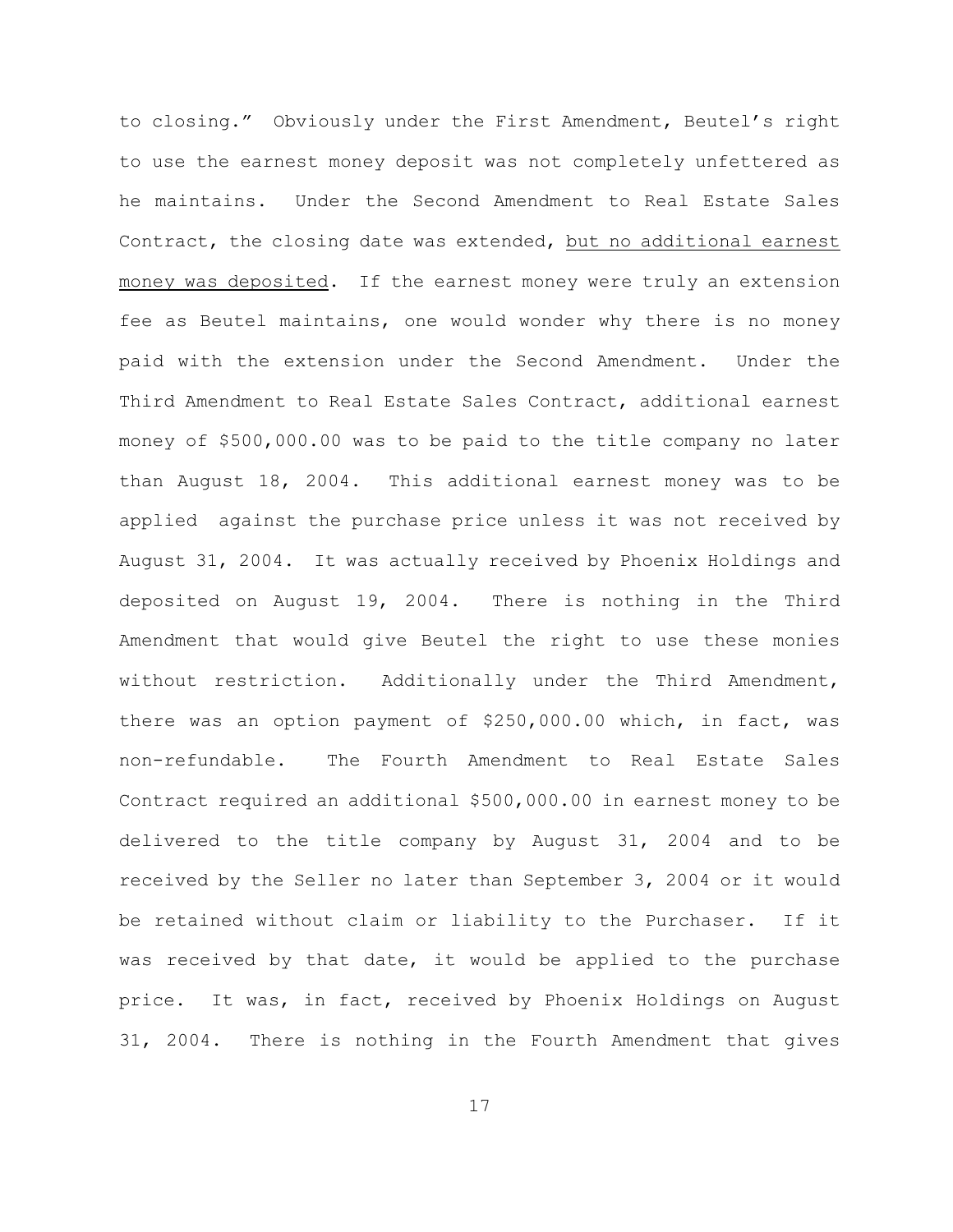Beutel the right to use those monies for any reason he desires and without obligation to repay since they were timely received. Beutel's testimony regarding his ability to use the earnest money under the Real Estate Sales Contract in a manner not authorized by that contract or any amendment thereto simply shows his disregard for the contractual obligations imposed upon him.

Movants claim that the injunction issued at the August  $24$ , 2004 hearing and the Order signed September 20, 2004 memorializing the same extended the January 12, 2004 injunction. While that is what the Order says, it can only be effective from the date of the ruling on August 24, 2004 forward. It cannot have the legal effect of retroactively resurrecting and reimposing the January 12, 2004 injunction which by its own terms expired at the end of the trial, April 30, 2004. Such retroactive effect would make actions taken when no injunction existed contemptuous simply because of the perceived retroactive effect of the September 20, 2004 Order. It would put Mr. Beutel in a situation of being judged guilty of contempt of this Court's Order even though his actions between April 30, 2004 and August 24, 2004 were actually taken when no injunction was in effect. The Court does not believe that someone can be held in contempt of an injunction on the basis of a perceived retroactive effect. An injunction can only be violated to the extent it is in existence when the actions complained of took place. It cannot reach back.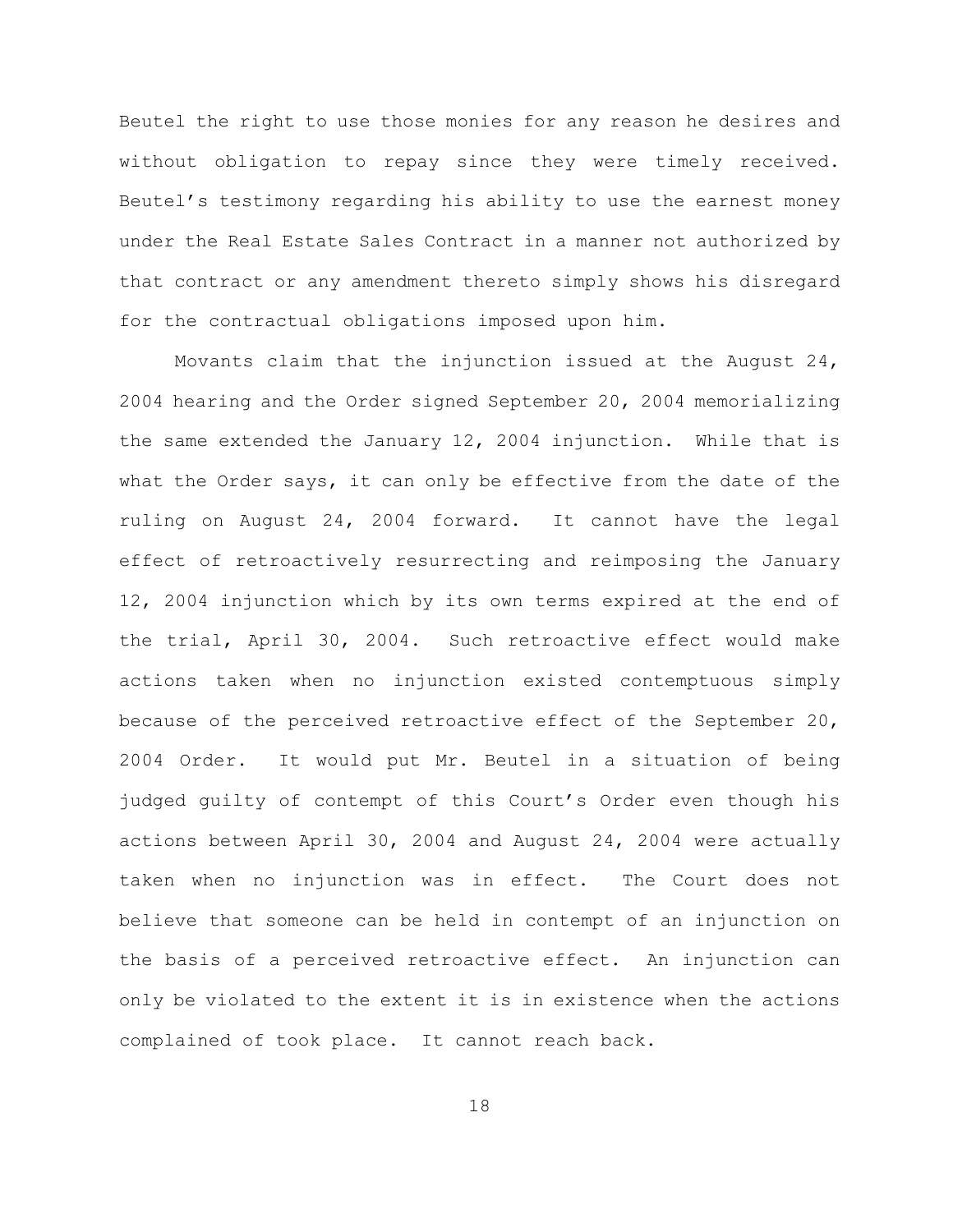As to the disbursements set out in Exhibit G to the Sanctions Motion as items 13 through 29, the Court has no alternative but to address them one by one.

With respect to the disbursements on August 25, 2004 and August 26, 2004 – items 13, 14, 15 and 16 totaling \$26,950.00 – such disbursements did not violate the January 12, 2004 Order as clarified by the Court's letter of March 23, 2004. Transfers between Trust entities were specifically allowable under that Order. The Court's injunction on August 24, 2004 as set forth in the Court's Order signed September 20, 2004 did prohibit intra-Trust transfers but only with regard to proceeds received from the disposition of assets. These four disbursements do not appear to be a disbursement of proceeds of sales but rather disbursements of capital recovery fees which were deposited into the account on August 25, 2004. As such they were not violations of this Court's injunction of August 24, 2004. After these disbursements were made, Phoenix Holdings had only \$693.31 in the bank.

On August 31, 2004, Phoenix Holdings received \$500,000.00 additional earnest money from its pending sale of real estate. On September 2, 2004, Phoenix Holdings received mitigation fees totaling \$70,200.00. On September 7, 2004, Phoenix Holdings received \$6,557,342.15 in proceeds from the sale of its real estate.

Disbursement item  $17 - $3,000.00$  to Castle Realty Management,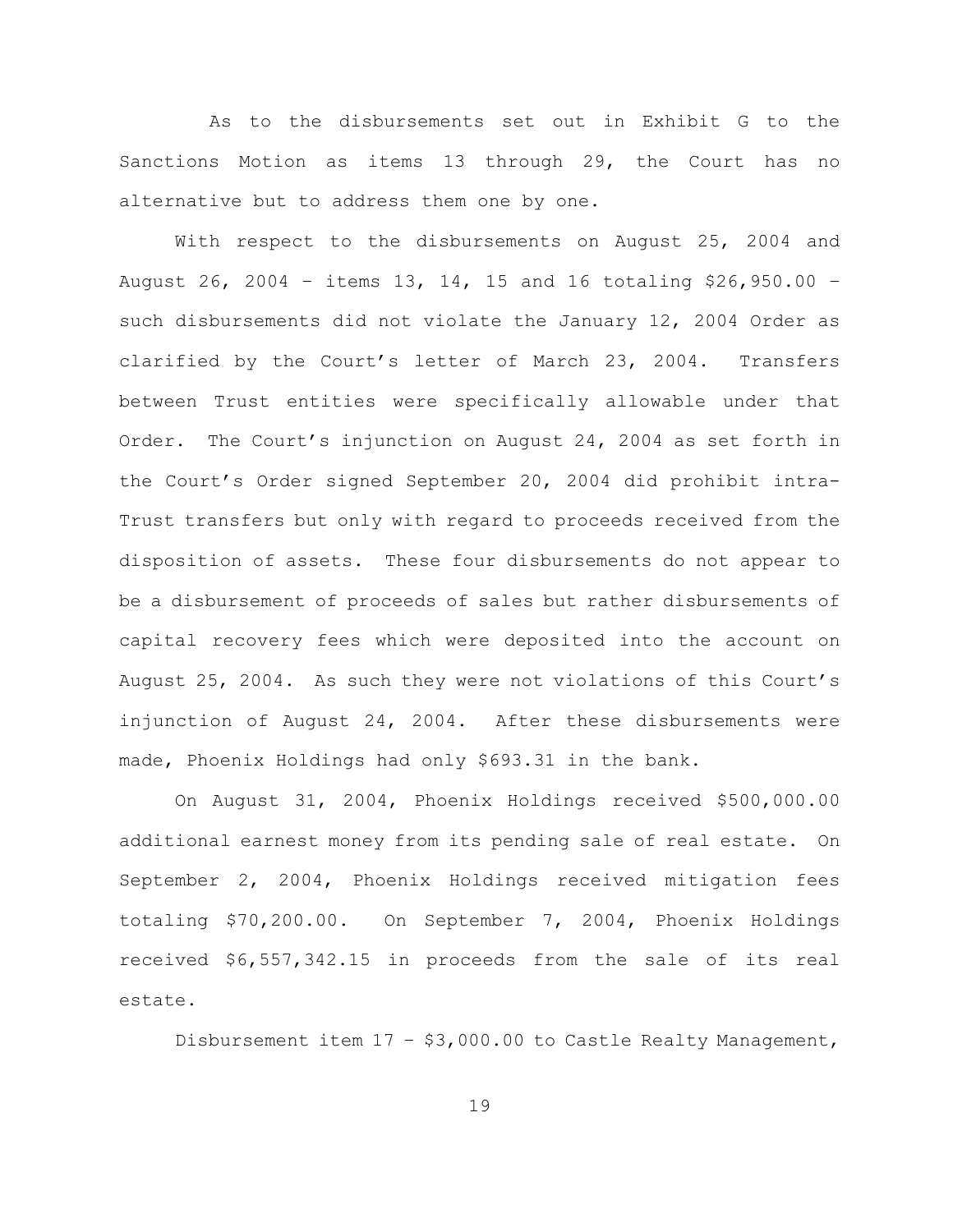item 18 – \$16,750.00 to Lazarus Exempt Trust, and item 19 – \$21,000.00 to Lazarus Investments were made on September 2, 2004. All are Trust related entities. These disbursements total \$40,750.00. Movants claim this was an unauthorized disbursement of proceeds of sale, i.e. the \$500,000.00 in earnest money received August 31, 2004. Mr. Beutel argues this was payment out of \$70,200.00 in mitigation fees received September 2, 2004. If Beutel's position is adopted, then after these payments were made there remained in the Phoenix Holding account only \$29,450.00 attributable to mitigation fees.<sup>2</sup> However, there were four more disbursements on that date about which Movants have not complained. They too should be attributed to and deducted from the mitigation fees. These are check No. 1420 to Williams Scotsman(sic) in the amount of \$1,214.84, check No. 1421 to William C. Love, CPA, in the amount of \$374.60, check No. 1422 to William C. Love, CPA, in the amount of \$1,938.20, and check No. 1426 to Beutel Capital Management in the amount of \$20,000.00. This leaves only \$5,922.36 in the account attributable to mitigation fees.

As related above on September 7, 2004, proceeds of \$6,557,342.15 were received from the sale of the land. That amount, combined with the \$500,000.00 earnest money received

 $A$ lthough cash is fungible, the Court will accept Beutel's allocation in this instance as it is verifiable by the business records of Phoenix Holdings.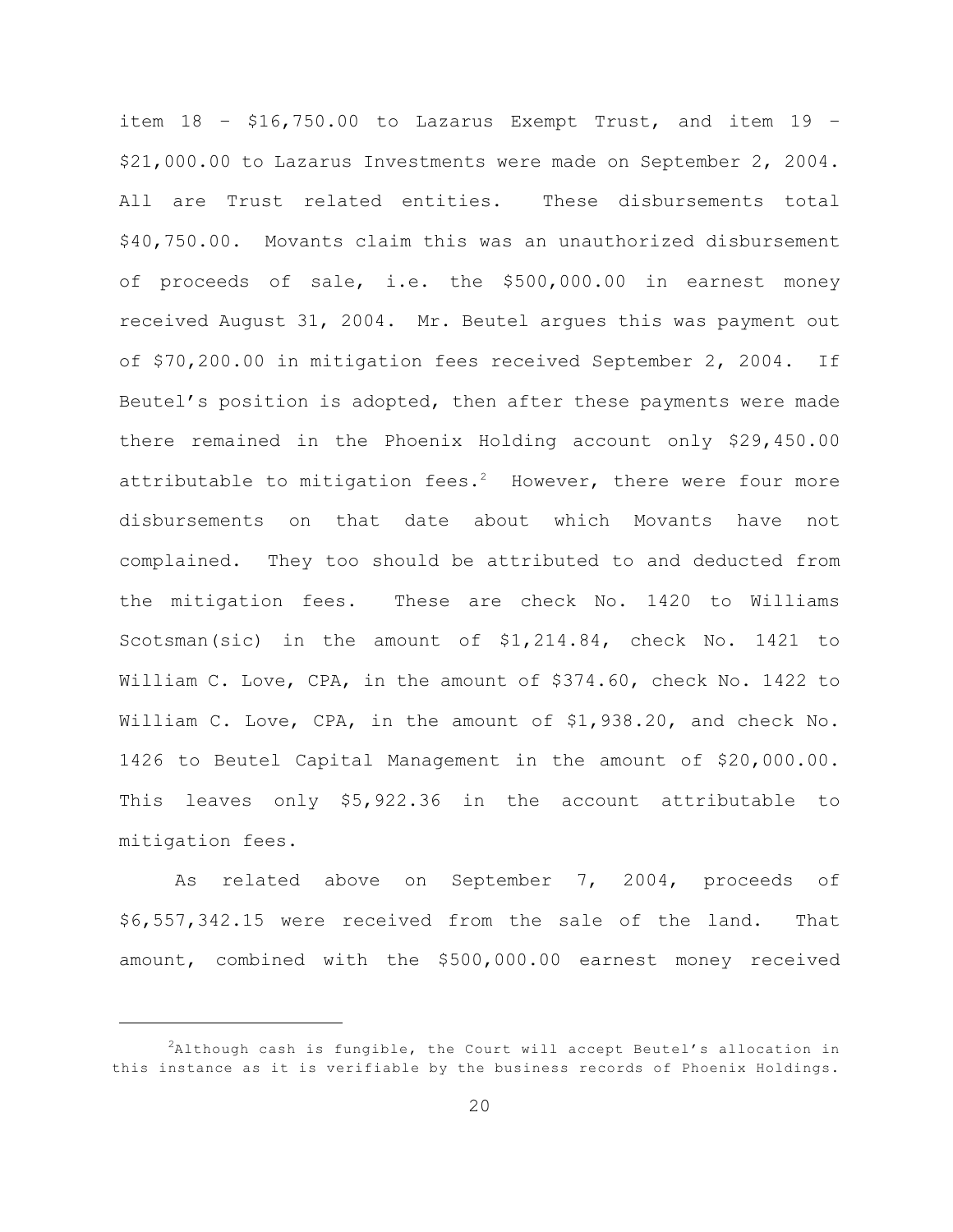August 31, 2007 resulted in total proceeds from the sale of the real estate that existed in the account of Phoenix Holdings on September 7, 2004 of \$7,057,342.15. The only other funds in the account were the balance that existed as of August 26, 2004 of \$693.31 and the remaining balance of mitigation fees of \$5,922.36, making the total non-sales proceeds in the account as of September 7, 2004, only \$6,615.67. Check No. 1439 on September 8, 2004 to Robertson Smith was in the amount of \$4,450.00. Deducting this from the non-sales proceeds leaves only \$2,165.67 of non-sales proceeds in the account as of September 8, 2004.

Beutel then proceeded to disburse the funds received from the sale beginning September 9, 2004, one day before he filed his Motion to Approve Certain (Other) Transactions and Payments on September 10, 2004. It is puzzling why Mr. Beutel thought that the disbursements made by him on September 9, 2004 needed no Court approval but those proposed in his Motion filed September 10, 2004 did. After all, he acknowledged in the Motion that the Court had "previously entered Orders requiring that, prior to any payments being made between related entities, Mr. Beutel should approach this Court for approval of such transactions." And as we shall see, the majority of the payments made on September 9, 2004 and following were in fact made to related entities.

Those complained of by Movants are item 21 – \$20,929.00 to The Bartlett Group, an entity in which the Trust owned 49 percent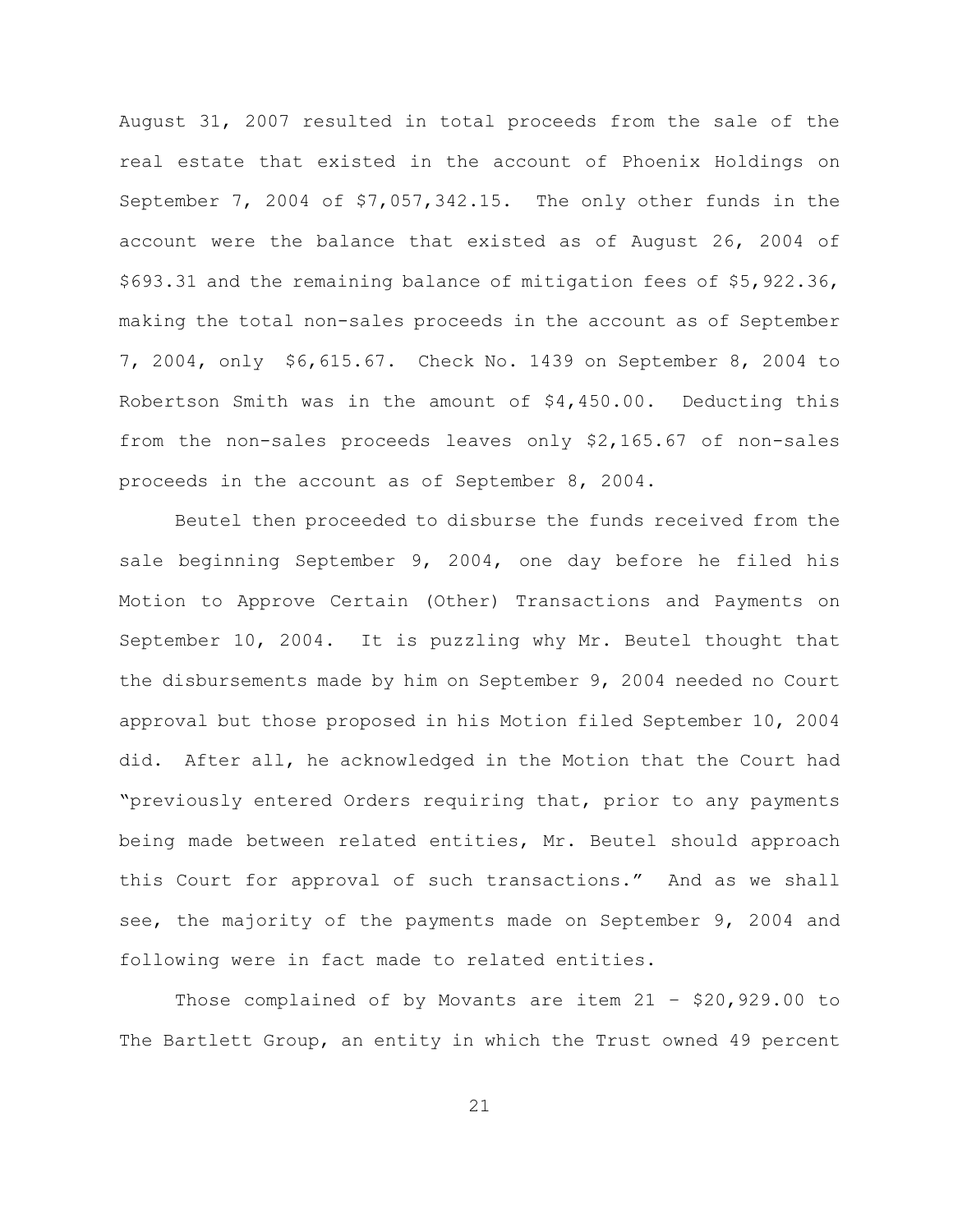and which it controlled; item 22 – \$32,550.00 to Castle Realty Management, a Trust-owned entity; item 23 - \$75,000.00 to Beutel Capital Management, an insider of Beutel since it was an entity owned by him and his children's trusts and one which he solely controlled; item 24 – \$2,405,169.00 to Lazarus Investments purportedly as its share of the sales proceeds and clearly a Trust entity; and item 25 - \$50,000.00 to the Golf Club at Circle C, L.P., an entity identified as being represented by Don Holcomb in the January 12, 2004 injunction which had been extended at the August 24 hearing. The checks were actually written in the following sequence on September 9, 2004: Check No. 1427, Lazarus Investments, \$2,405,169.00, Check No. 1428, Beutel Capital Management, \$75,000.00, Check No. 1429, Castle Realty Management, \$32,550.00, Check No. 1430, The Bartlett Group, \$20,929.50 and on September 10, 2004 Check No. 1432, the Golf Club at Circle C, \$50,000.00.

From September 8, 2004 forward there is nothing in the account but sales proceeds and \$2,165.77 of non-sales proceeds until a deposit of \$16,200.00 is made on September 22, 2004. Accordingly, Movants have proven that the disbursements on September 9, 2004 to Lazarus Investments of  $$2,405,169.00^3$  (item

 $3$  Of this amount, \$468,535.16 was returned to Phoenix Holdings by Lazarus Investments as a reimbursement of over-paid proceeds from sale which it had received from Phoenix Holdings. The net amount disbursed to Lazarus Investment was then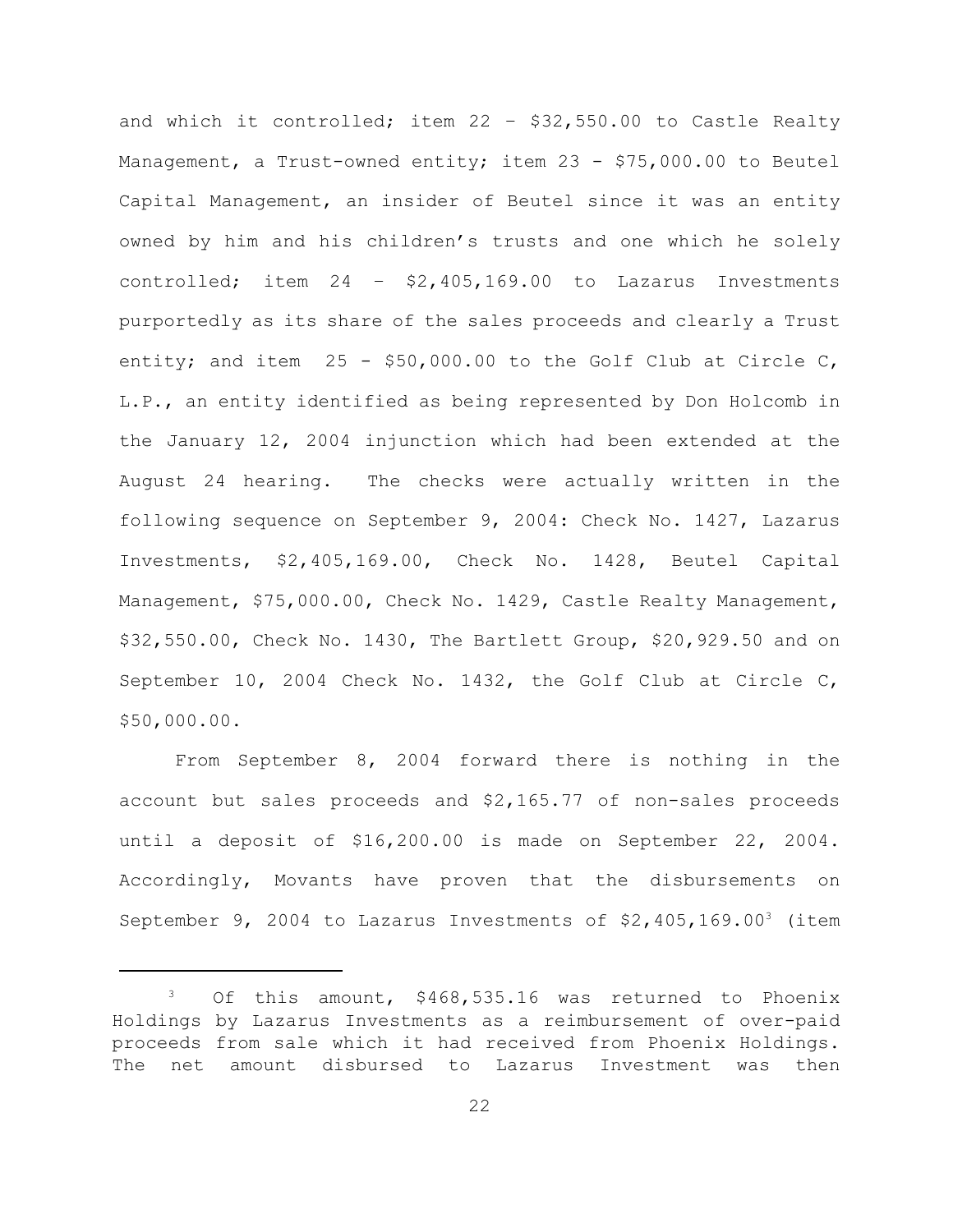24), to Beutel Capital Management of \$75,000.00 (item 23), to Castle Realty Management of \$32,550.00 (item 22), to The Bartlett Group of \$20,929.50 (item 21), and the additional complained of payment of \$9,000.00 to Lazarus Investments on September 21, 2004 (item 27) were clearly all made from sales proceeds. The Court does not consider the payment to Lazarus Investments of \$2,405,169.00 to be in violation of the injunction, but see discussion below. The \$2,165.67 remaining of non-sales proceeds as of September 9, 2004 will be applied to the Beutel Capital Management payment of \$75,000.00 leaving \$72,834.33 which was paid with sales proceeds. The question remaining is whether such payments made by Mr. Beutel with full knowledge of the August 24, 2004 injunction violated that injunction.

Item 24 was a disbursement to Lazarus Investments of sales proceeds for its real estate which was sold under the Real Estate Sales Contract in the amount of \$2,405,169.00. As previously noted, \$468,535.16 was refunded by Lazarus Investments to Phoenix Holdings as it was determined by Beutel to have been an overpayment. The net amount disbursed to Lazarus Investments was \$1,936,633.90. The initial disbursement occurred on September 9, 2004. The refund occurred on September 10, 2004, the very same day that Beutel caused his counsel to file the Motion to Approve Certain Transactions and Payments with regard to the remaining

<sup>\$1,936,633.90.</sup>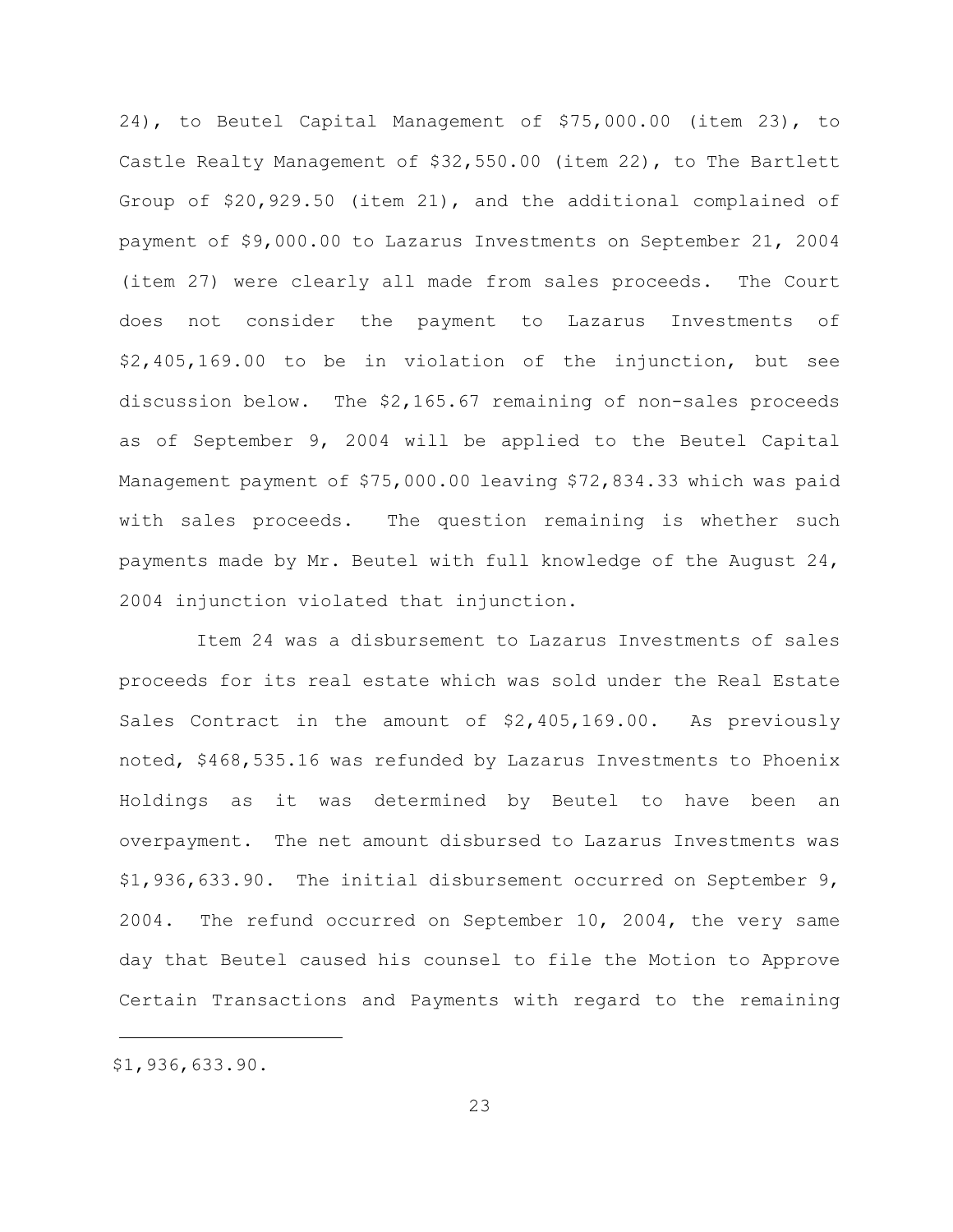funds from the sale of the real estate. Once again, Beutel knew that he had to have Court authority to disburse funds because the Court had enjoined him from doing so on August 24 as explicitly acknowledged in his September 10, 2004 Motion to Approve. The question remains why he did not include these transactions in his Motion as opposed to just simply doing them. Once again, we see Mr. Beutel's disregard for the rule of law.

Nevertheless, it appears without contest that the Real Estate Sales Contract included the sale of property both owned by Phoenix Holdings and Lazarus Investments. Therefore, a disbursement by Beutel from Phoenix Holdings to Lazarus Investments of Lazarus Investments' portion of the sales proceeds, even if in violation of the injunction, should not be sanctionable in the full amount of the proceeds disbursed because Lazarus Investments was entitled to receive its share of the sales proceeds even if Beutel did not ask like he knew he needed to.

There is a problem with the disbursement, however. Beutel testified that he allocated the sales proceeds by dividing the total consideration received from the sale of all of the real estate by the total number of acres being sold, with the per acre price being multiplied by the number of acres each entity owned. That seems entirely reasonable. But then Beutel resorts to trickery. He does not assess any of the closing costs to Lazarus Investments. Why? Obviously, Lazarus Investments needed the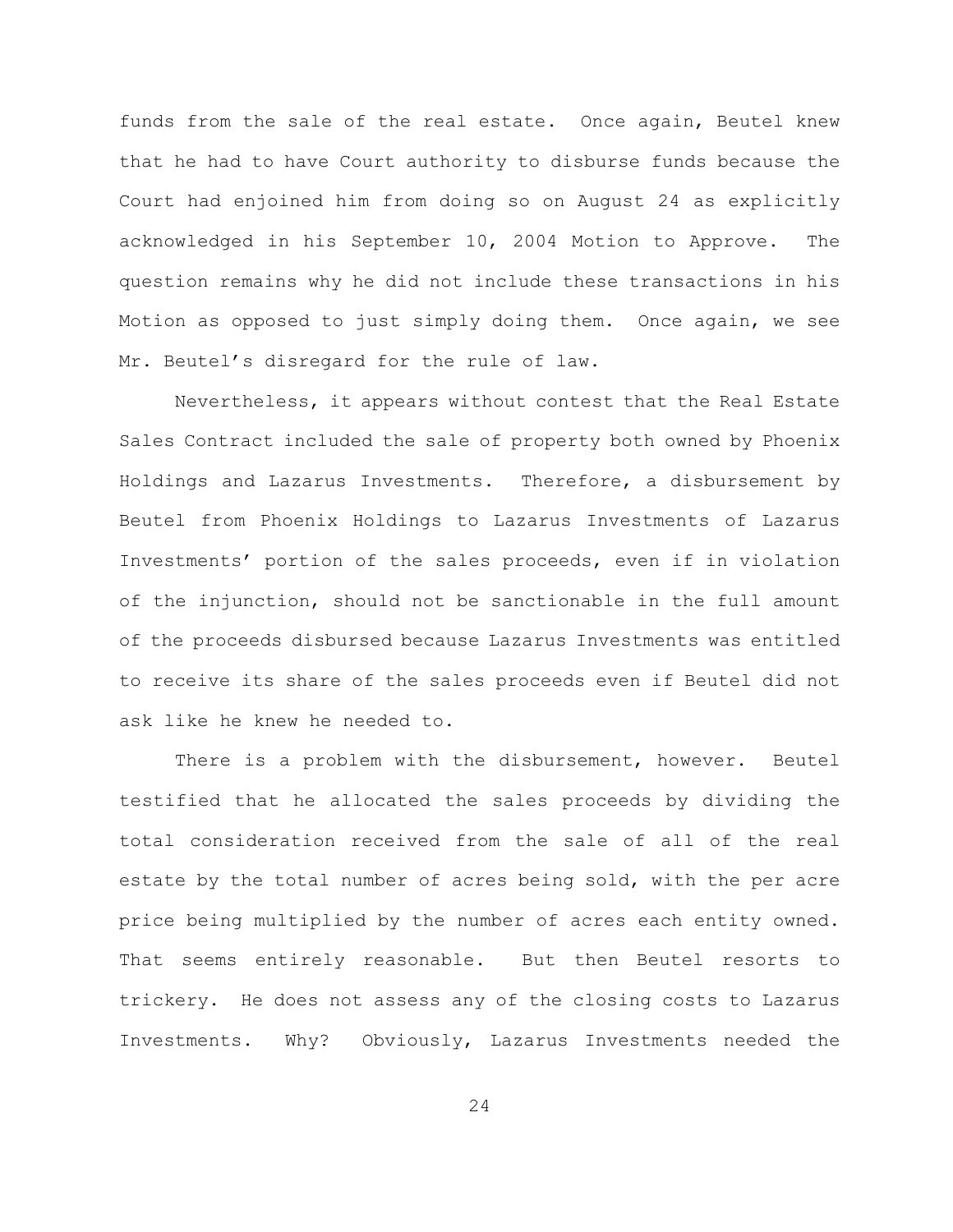money. The closing costs which should have been allocated pro rata between the two entities are as follows:

2004 Property Tax \$ 99,087.50 Commission 1,140,000.00 Survey 77,037.38 Legal Fees 34,000.00 2003 Taxes – DR 42,391.17 2003 Taxes – Hayes 229.53 Title Insurance 80,168.00 Escrow Fee 500.00 Courier Fees 100.00 Tax Certificates 241.90 Policy Guaranty Fee 1.00 Attorney 250.00 Recordation Fee 100.00

Total  $$1,474,106.30$ 

Phoenix Holdings sold 973 acres. Lazarus Investments sold 119 acres. Lazarus' percentage of the total acreage sold was 10.89743 percent. Accordingly, Lazarus Investments' portion of the closing costs which it should have paid but for Beutel's maneuvering was \$160,639.70. The Court finds that Beutel, with the specific intent to avoid the effects of the August 24, 2004 injunction, of which he was well aware, made this allocation so that \$160,639.70 that should have been in Phoenix Holdings' bank account ended up in Lazarus Investments' bank account. This was a clear transfer of proceeds of the sale of Phoenix Holdings' property by Beutel to another entity owned by the Trust with knowledge of and in violation of the August 24 injunction.

Item 21 was a payment to The Bartlett Group of \$20,929.50 on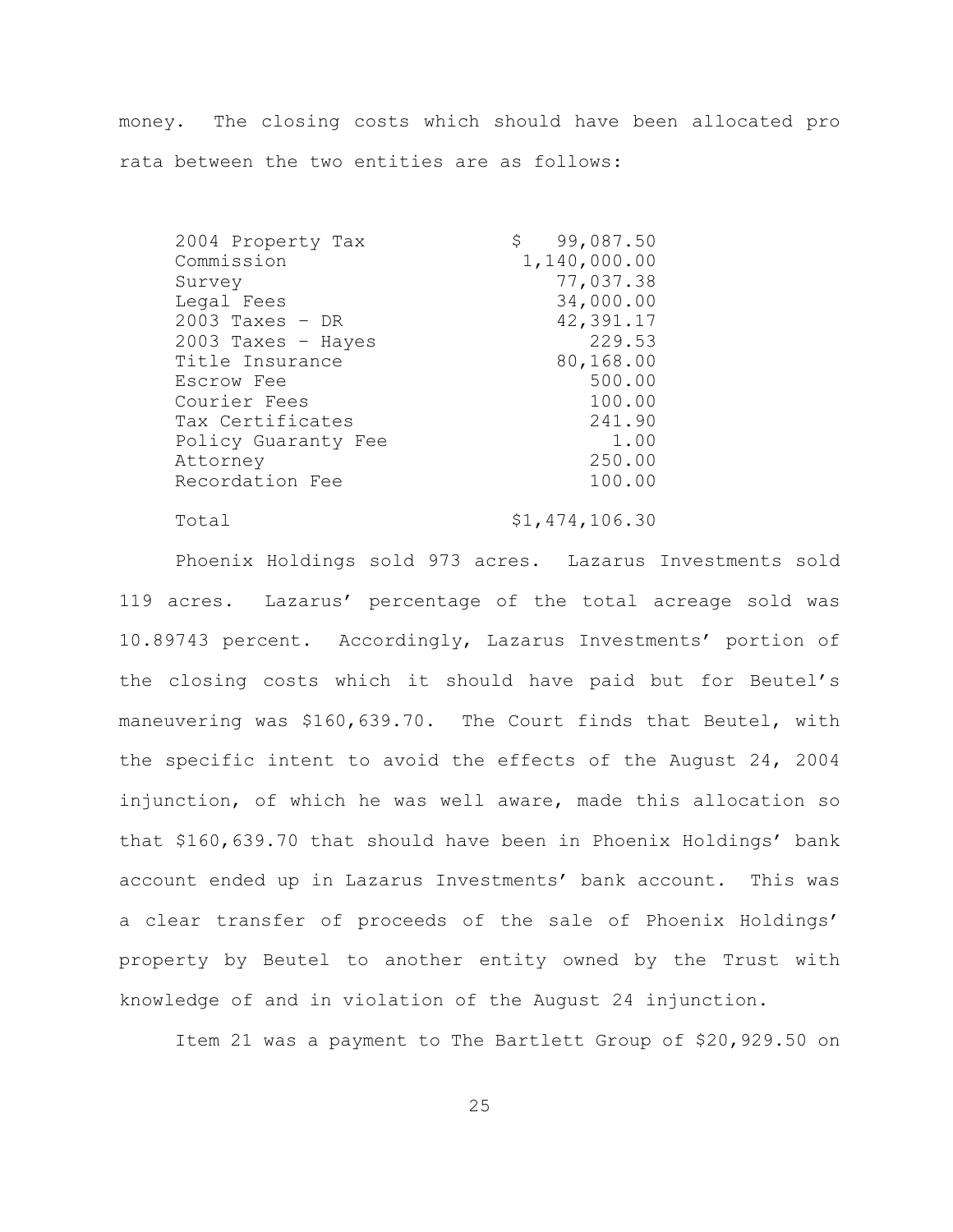September 9, 2004. Mr. Beutel's defense is that the payment was made from capital recovery fees and was permitted by the January 12, 2004 Order as The Bartlett Group was owned by the Trust. However, no non-sales proceeds remained. And, the August 2004 injunction clearly prohibited the transaction as discussed in detail above. Beutel knew of the injunction and knowingly made the disbursement anyway. This disbursement was in violation of the injunction.

Item 22 was a payment to Castle Realty Management of \$32,550.00 on September 9, 2004. Mr. Beutel's defense is that the payment was made from capital recovery fees and was permitted by the January 12, 2004 Order as Castle Realty Management was owned by the Trust. Again, no non-sales proceeds remained. And, the August 2004 injunction prohibited the transaction as discussed in detail above. Beutel knew of the injunction and knowingly made the disbursement anyway. This disbursement was in violation of the injunction.

Item 23 was a payment to Beutel Capital Management of \$75,000.00 on September 9, 2004 but reduced by the use of non-sale proceeds of \$2,165.67 to \$72,834.33. Beutel alleges this was for payment of management fees authorized by the July 21, 2004 Order. However, Beutel Capital Management is obviously an insider of Beutel since it was an entity owned by him and his children's trusts which he controlled. It was a disbursement specifically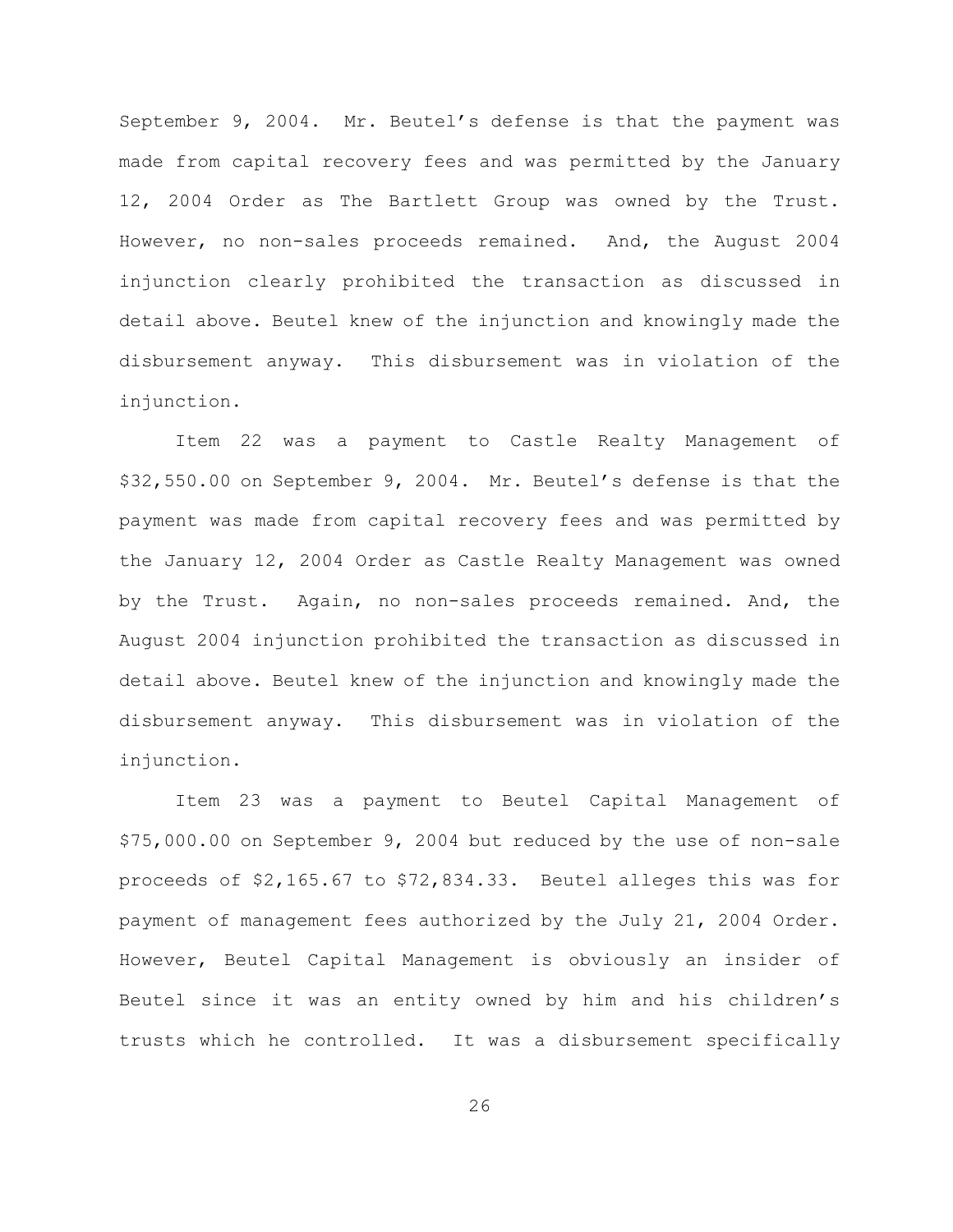prohibited by the August 24, 2004 injunction which had obviously superseded the July 21, 2004 Order. By this disbursement of \$72,834.33 Beutel violated the injunction

Item 25 is the \$50,000.00 disbursement to the Golf Club at Circle C. Mr. Beutel testified that the Movants have incorrectly identified the entity to which the payment was made. He states that the payment was not made to the Golf Club at Circle C, L.P. but to a new entity, The Golf Club at Circle C, L.P., which was the entity which had acquired the golf course late 2002 or early 2003. It is the Movants' burden to show by clear and convincing evidence that this was in violation of the Court's injunction. Accordingly, it is the Movants' burden to show that these proceeds were knowingly transferred by Beutel to an entity in "which the trust owns an interest, to the trustee, to the beneficiary of the trust, or to any entity represented by Mr. Holcomb . . . or to Mr. Gressett or to any insider of such parties". Beutel's testimony is that the entity the "Golf Club at Circle C, L.P.", which was represented by Mr. Holcomb was not the same entity to which he made this disbursement. That entity was a different entity – "The Golf Club at Circle C, L.P.". While the distinction at first glance seems to be patently ridiculous, Mr. Beutel identified a transaction in which the golf club property had allegedly been purchased by a Mr. Deroeck and put into the new entity which had the same name as the old entity except the word "The" in the title now had a capital "T". He also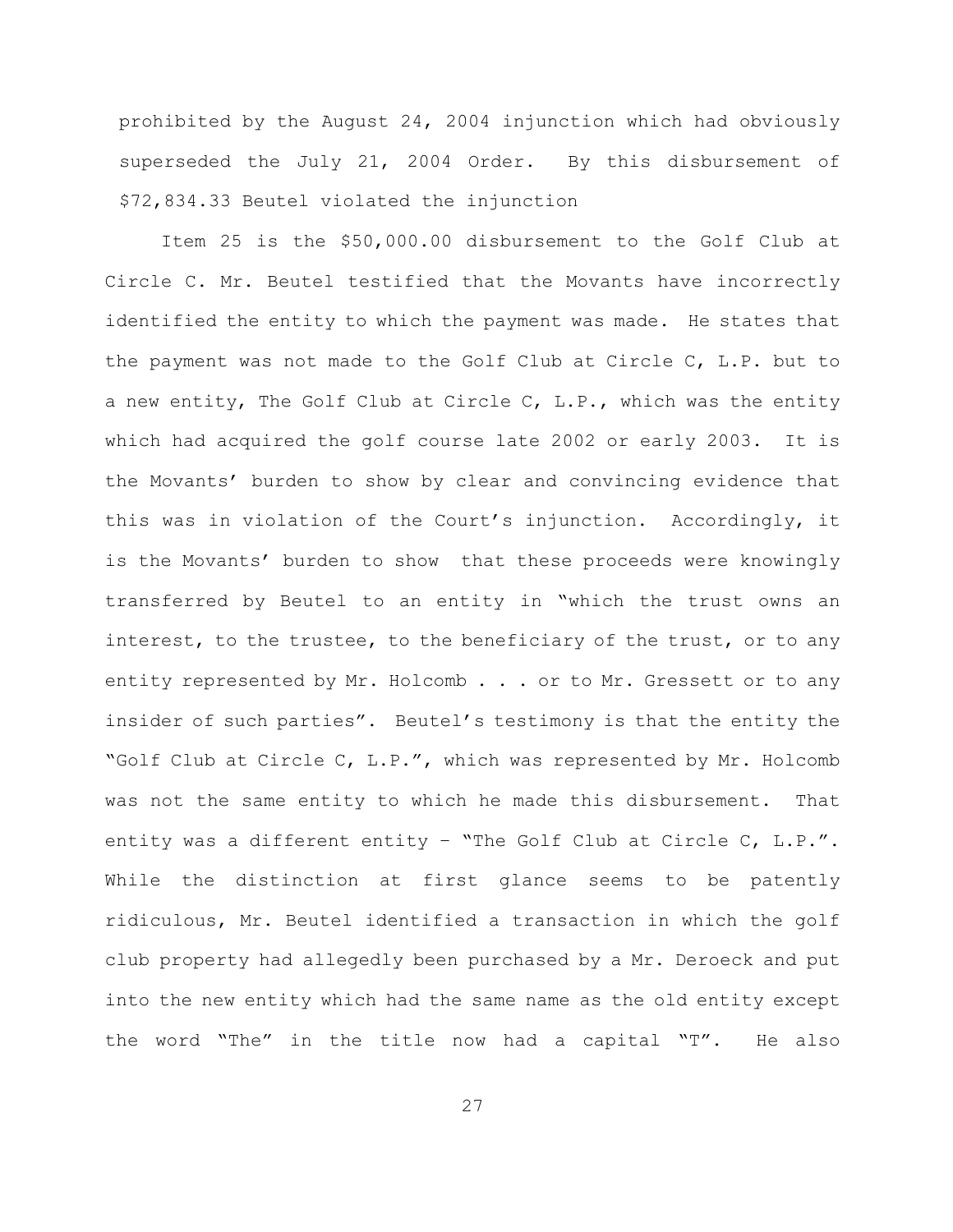identified the lawyer who represented Mr. Deroeck in the transaction as well as identifying what the payment was for. "There was a building of the retention pond and you had several property owners where rainwater would flood into this pond. And in order for the golf course basically to cooperate----I mean they got some benefit in that they could use the rainwater but in order to have the drainage easements across the golf course, we paid them." Due to the specificity of Mr. Beutel's response which could easily have been checked out and refuted, if untrue, the Court finds that Movant has failed in his burden to show that this was a transfer that violated the Court's injunction as it has not been clearly proven that this was an entity owned by the Trust.

Item 26 is a \$2,500.00 loan from Lazarus Investments to Slaughter 100, Ltd., a Trust related entity, to allow payment of a property tax installment. Beutel caused Lazarus Investments to make this payment on September 20, 2004 with the money it received from its portion of the sales proceeds. He violated the August 24 Injunction in doing so.

Item 27 is a payment of \$9,000.00 to Lazarus Investments on September 21, 2004. Mr. Beutel's defense appears to be that the \$9,000.00 payment was for September rent and it was paid out of capital recovery fees. The fact that it may have been for rent is irrelevant. Lazarus Investments was an entity owned by the Trust. And, as demonstrated above, it was made with proceeds of the sale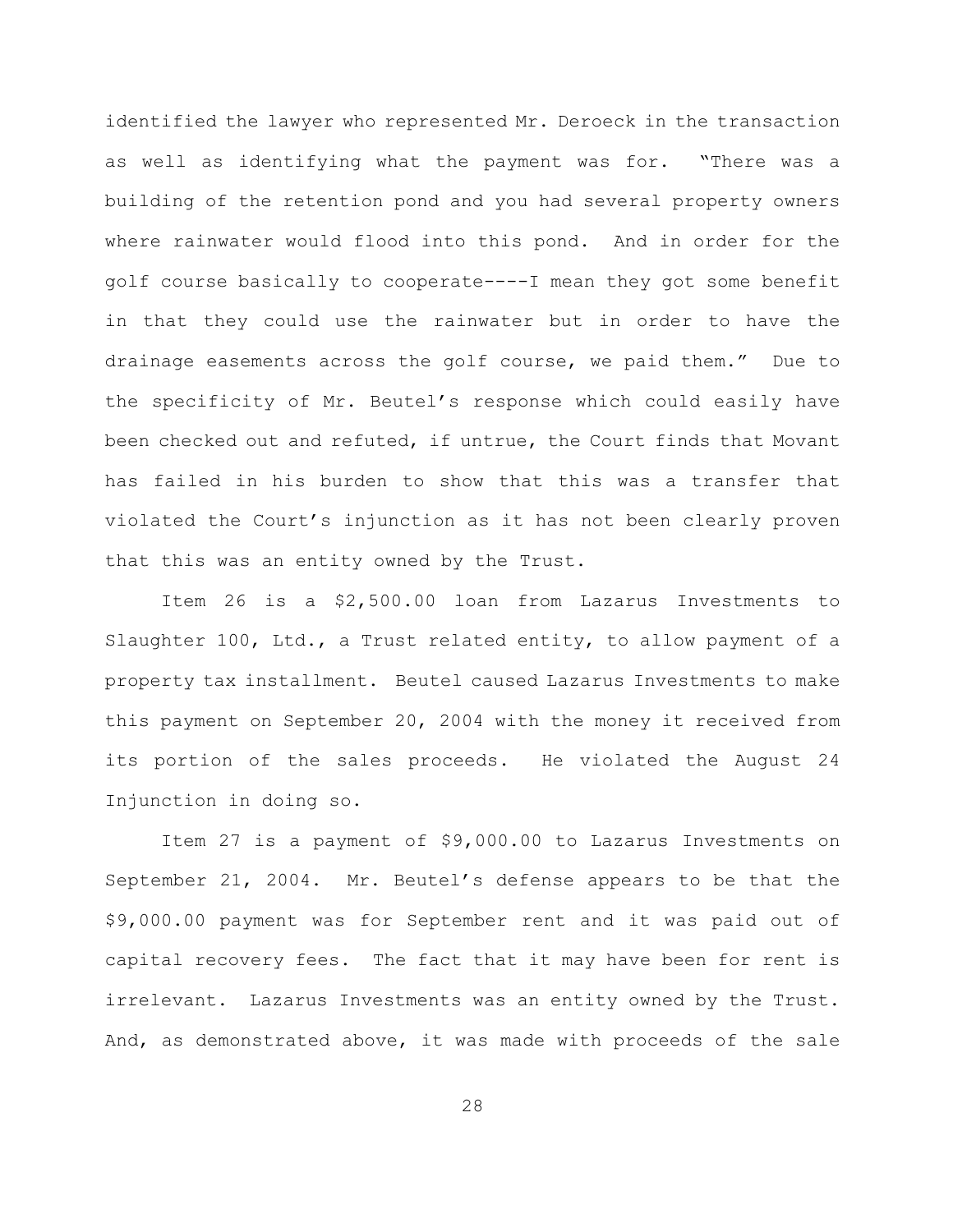of real estate which Beutel knowingly made. This is a clear violation of the injunction.

Item 28 is a payment by Phoenix Holdings of \$9,500.00 to Castle Realty Management on September 24, 2004 for management fees. Phoenix received additional capital recovery fees of \$16,200.00 on September 22, 2004. There were two other payments made after September 22, 2004 prior to the payment to Castle Realty Management; however, the \$16,200.00 was sufficient to cover all these payments. Therefore, this payment did not violate the injunction.

Item 29 is a payment of \$19,500.00 from Lazarus Investments to Strategic Land Management, another related Trust entity made on September 19, 2004. This was a loan for payment of legal fees. Beutel testified at trial that this payment had actually never been made and had been voided. However, both Plaintiffs' and Defendant's Exhibits reflect that Lazarus Investments made this payment from its share of the sales proceeds it received from Phoenix. See Plaintiffs' Exhibit 19 and Defendant's Exhibit 4. Nowhere in these exhibits or any exhibit does it show that this payment was voided. Once again the documents speak volumes. It is clear that Beutel caused Lazarus Investments to make this payment on September 21, 2004 with the money it received from its portion of the sales proceeds. Such payment violated the August 24 Injunction.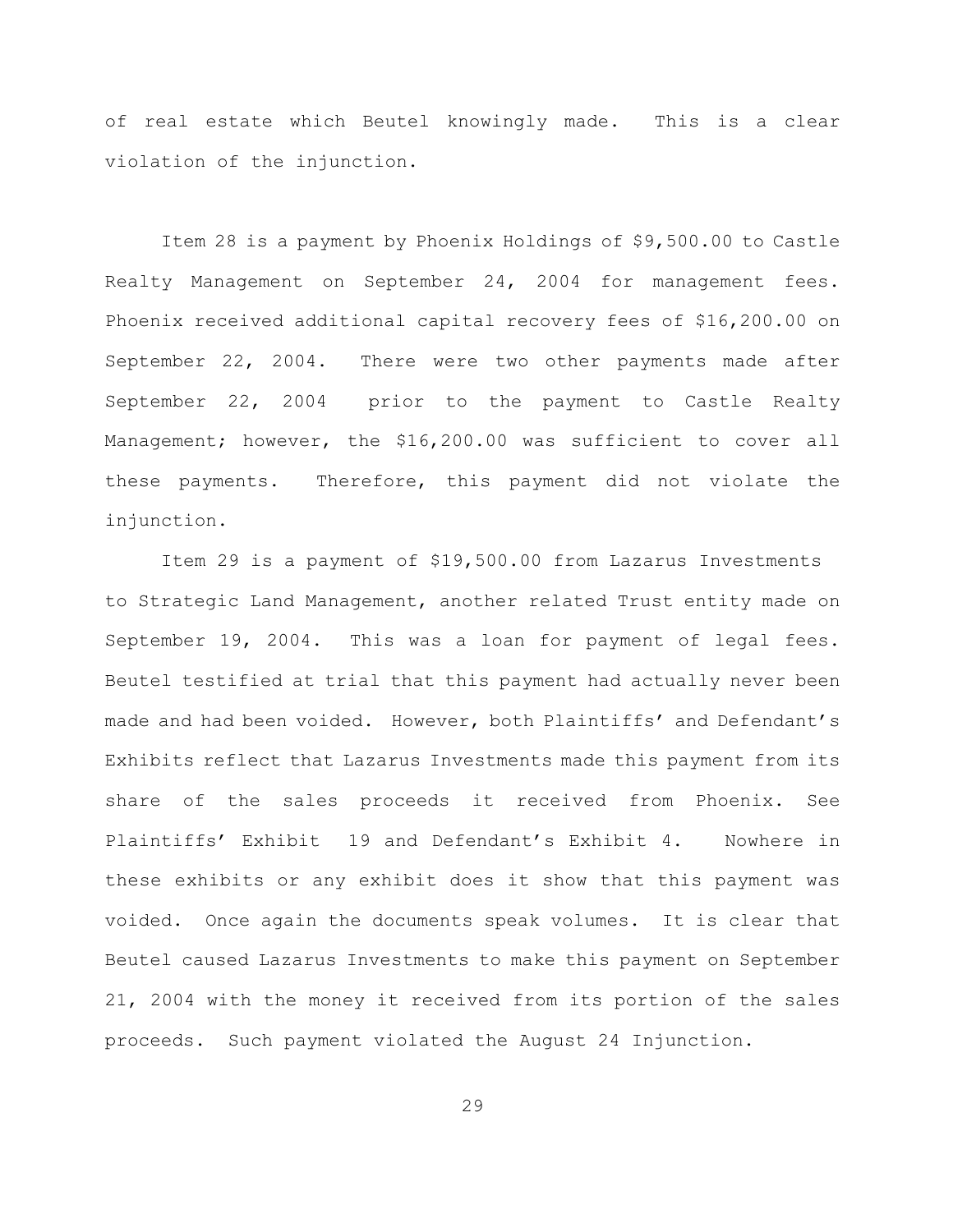The total amount paid out by Beutel in violation of the court ordered injunction is \$317,953.53 (item 20--\$160,639.70 of closing costs that should have been apportioned to Lazarus Investments, item 21--\$20,929.50 paid to The Bartlett Group, item 22–\$32,550.00 paid to Castle Realty Management, item 23–\$72,834.33 paid to Beutel Capital Management, item 26–\$2,500.00 paid to Slaughter 100, Ltd. and item 27–\$9,000.00 paid to Lazarus Investments and item 29- \$19,500.00 paid to Strategic Land Management.

Movants request that this Court hold Brad Beutel in contempt of this Court's August  $24<sup>th</sup>$  injunction and that the Court impose such sanctions that, in its discretion, it may deem appropriate. Movants specifically ask this Court to order Beutel to return and/or pay over to the Chapter 7 Trustee an amount of money equal to the total of all transfers found to be contemptuous or, in the alternative, that this Court enter judgment in their favor against Tommy Thompson, the current Trustee of the Lazarus Exempt Trust, for such amount. The Court entered an Order on October 2, 2006 joining Tommy Thompson, as Trustee of the Lazarus Exempt Trust, in this proceeding.

Movants also allege that Tommy Thompson is somehow complicit in Beutel's behavior citing §114.002 of the Texas Property Code for the proposition that he should be personally liable for Beutel's actions as well. Section 114.002 is a trust provision that provides that a successor trustee can be liable for his predecessor's breach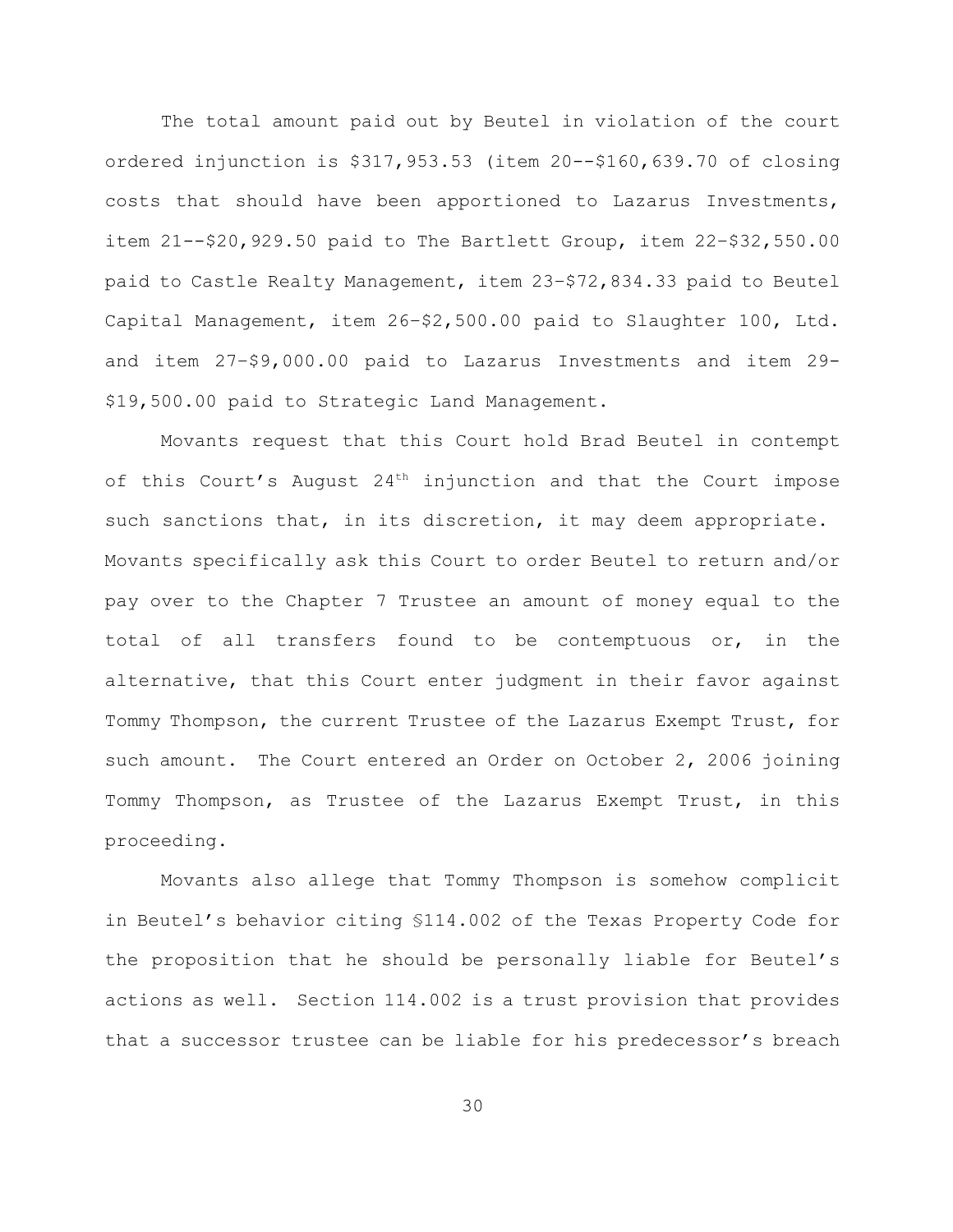if he either knew or should know of a situation constituting a breach of trust committed by the predecessor, and the successor trustee fails to take certain actions to correct such breach.

The parties stipulated at trial that Thompson did not object to Beutel's actions once he succeeded Beutel as Trustee months after the challenged transactions occurred. That is, however, insufficient to establish Thompson's participation in any act of contempt. There is simply no basis for a contempt finding against Thompson personally.

Movants also request that this Court order any entity holding funds paid in violation of the injunction to turn over those funds to the Chapter 7 Trustee; however, Movants have failed to name any of these entities as respondents herein or to otherwise pursue them. As such, this Court cannot address Movants request for turnover against them.

 Bankruptcy courts have the statutory authority to conduct contempt proceedings. *Placid Refining Company v. Terrebonne Fuel and Lube, Inc. (Matter of Terrebonne Fuel and Lube, Inc.)*, 108 F.3d 609 (5 Cir. 1997); *Caldwell v. Unified Capital Corp., (In re* th *Rainbow Magazine, Inc.),* 77 F.3d 278, 284 (9<sup>th</sup> Cir. 1996) ("There can be little doubt that bankruptcy courts have the inherent power to sanction vexatious conduct [under §105]."); *Hardy v. Internal Revenue Service (In re Hardy)*, 97 F.3d 1384, 1389  $(11<sup>th</sup> Cir.$ 1996)("Section 105 grants statutory powers in the bankruptcy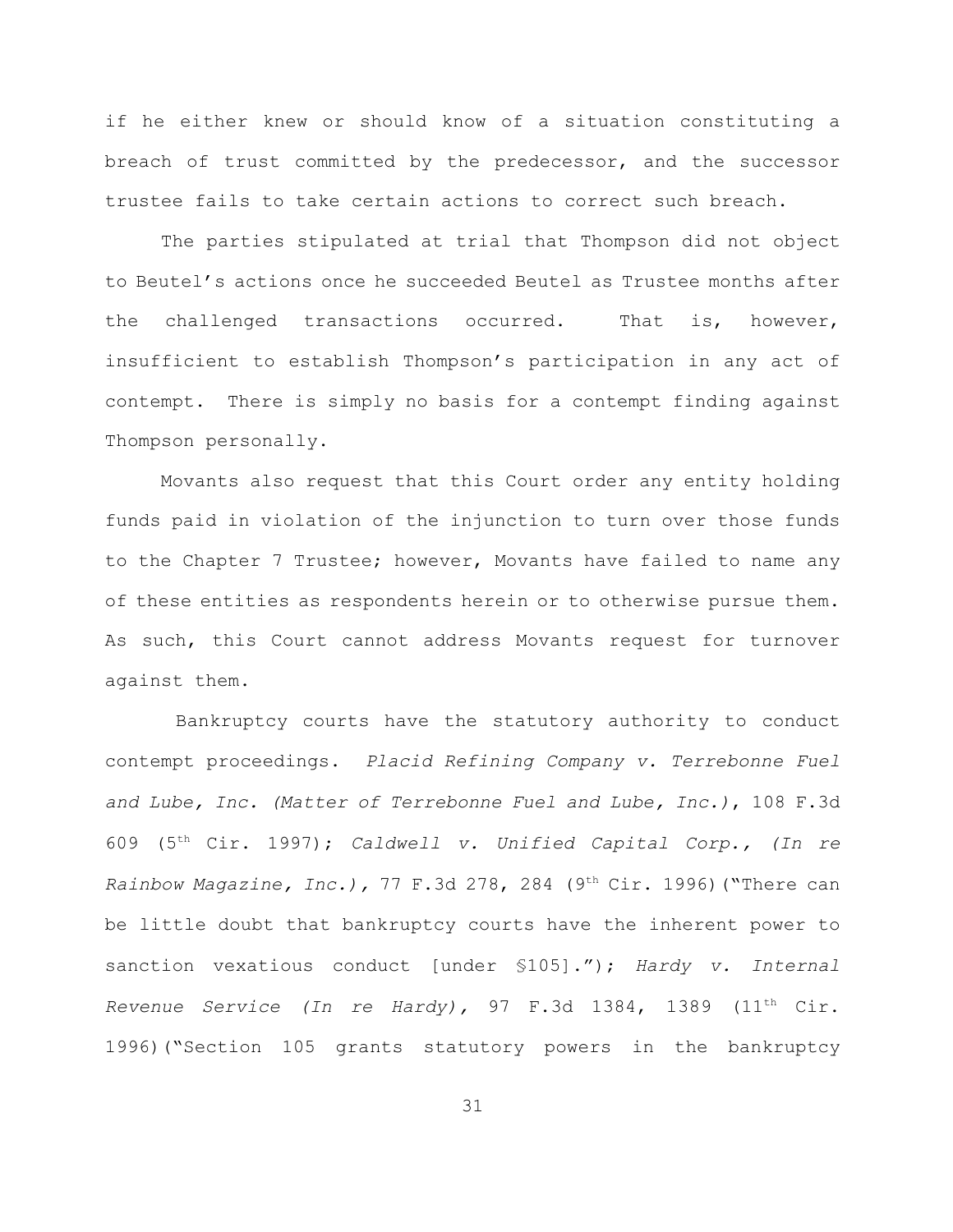context, stating, '[t]he court may issue any order process, or judgment that is necessary or appropriate to carry out the provisions of this title.' 11 U.S.C. §105(a)").

Beutel has knowingly violated a specific court order to the detriment of Movants. Movants deserve to be compensated for the damages suffered as a result of Beutel's wilful and knowing violation of the injunction.

As such the Court finds Beutel to be individually in contempt of this Court's injunction imposed orally on the record on August  $24<sup>th</sup>$  and reduced to writing on September 20, 2004. As such, it is appropriate to impose sanctions against Beutel individually in the exact amount he paid out in violation of the injunction–\$317,953.53.

Further, sanctions in the same amount shall be assessed against Tommy Thompson solely in his capacity as the current Trustee of the Lazarus Exempt Trust.

The United States, the Chapter 7 Trustee and the FDIC jointly filed the Sanctions Motion. However, judgment will be granted solely to the Chapter 7 Trustee as trustee of the Debtor's bankruptcy estate. The United States and the FDIC are creditors in the Debtor's bankruptcy and will benefit accordingly from the Chapter 7 Trustee's recovery on behalf of the Chapter 7 bankruptcy estate.

# Conclusion

Beutel knowingly violated the specific injunction imposed